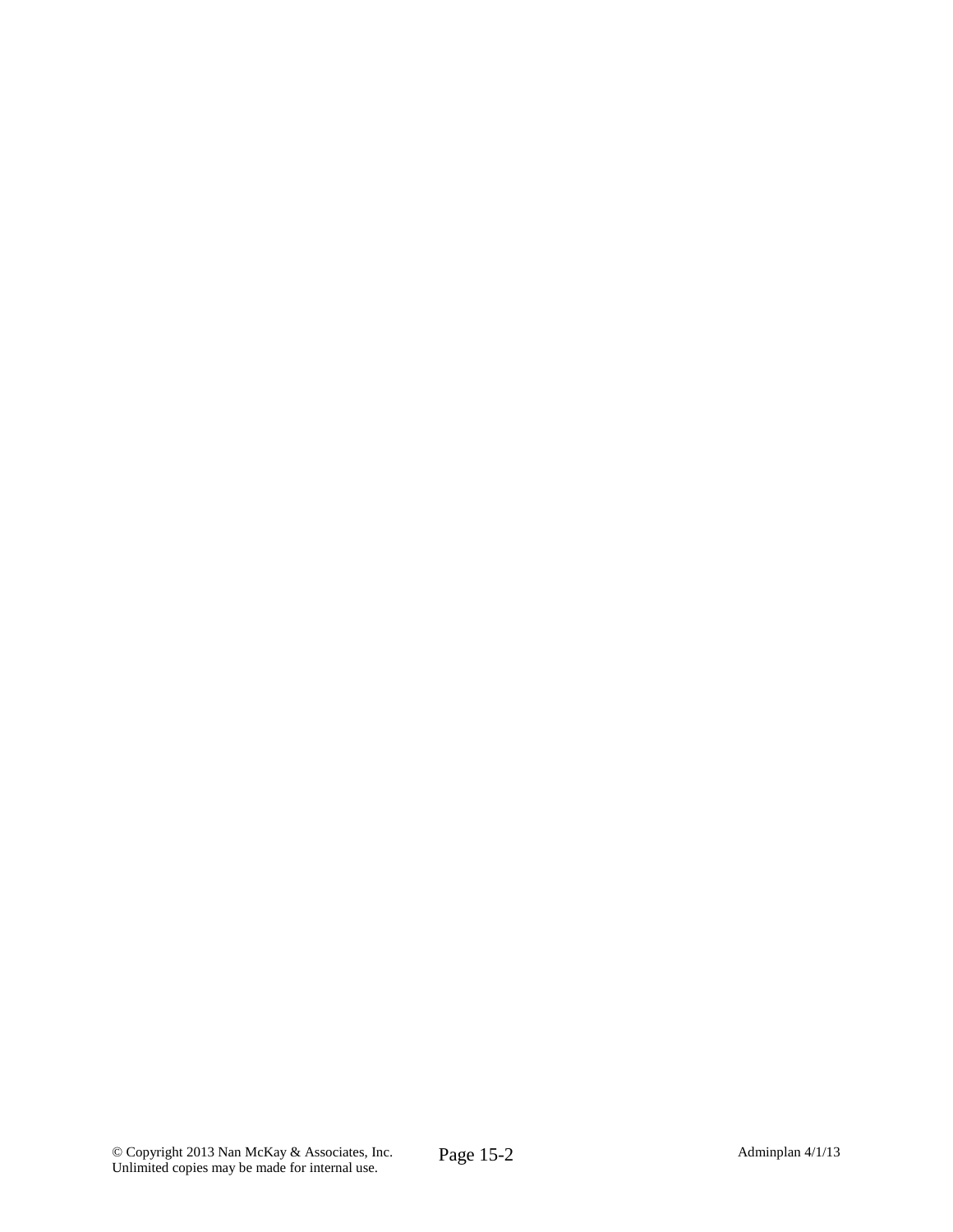# **PART I: SINGLE ROOM OCCUPANCY**

[24 CFR 982.602 through 982.605]

### **15-I.A. OVERVIEW**

A single room occupancy (SRO) unit provides living and sleeping space for the exclusive use of the occupant but requires the occupant to share sanitary and/or food preparation facilities with others. More than one person may not occupy an SRO unit. HCV regulations do not limit the number of units in an SRO facility, but the size of a facility may be limited by local ordinances.

When providing HCV assistance in an SRO unit, a separate lease and HAP contract are executed for each assisted person, and the standard form of the HAP contract is used.

# **15-I.B. PAYMENT STANDARD, UTILITY ALLOWANCE, AND HAP CALCULATION**

The payment standard for SRO housing is 75 percent of the zero-bedroom payment standard amount on the PHA's payment standard schedule.

The utility allowance for an assisted person residing in SRO housing is 75 percent of the zerobedroom utility allowance.

The HAP for an assisted occupant in an SRO facility is the lower of the SRO payment standard amount minus the TTP or the gross rent for the unit minus the TTP.

# **15-I.C. HOUSING QUALITY STANDARDS (HQS)**

HQS requirements described in Chapter 8 apply to SRO housing except as modified below.

- *Access*: Access doors to the SRO unit must have working locks for privacy. The occupant must be able to access the unit without going through any other unit. Each unit must have immediate access to two or more approved means of exit from the building, appropriately marked and leading to safe and open space at ground level. The SRO unit must also have any other means of exit required by State or local law.
- *Fire Safety*: All SRO facilities must have a sprinkler system that protects major spaces. "Major spaces" are defined as hallways, common areas, and any other areas specified in local fire, building, or safety codes. SROs must also have hard-wired smoke detectors, and any other fire and safety equipment required by state or local law.

Sanitary facilities and space and security standards must meet local code requirements for SRO housing. In the absence of local code standards the requirements discussed below apply [24 CFR 982.605].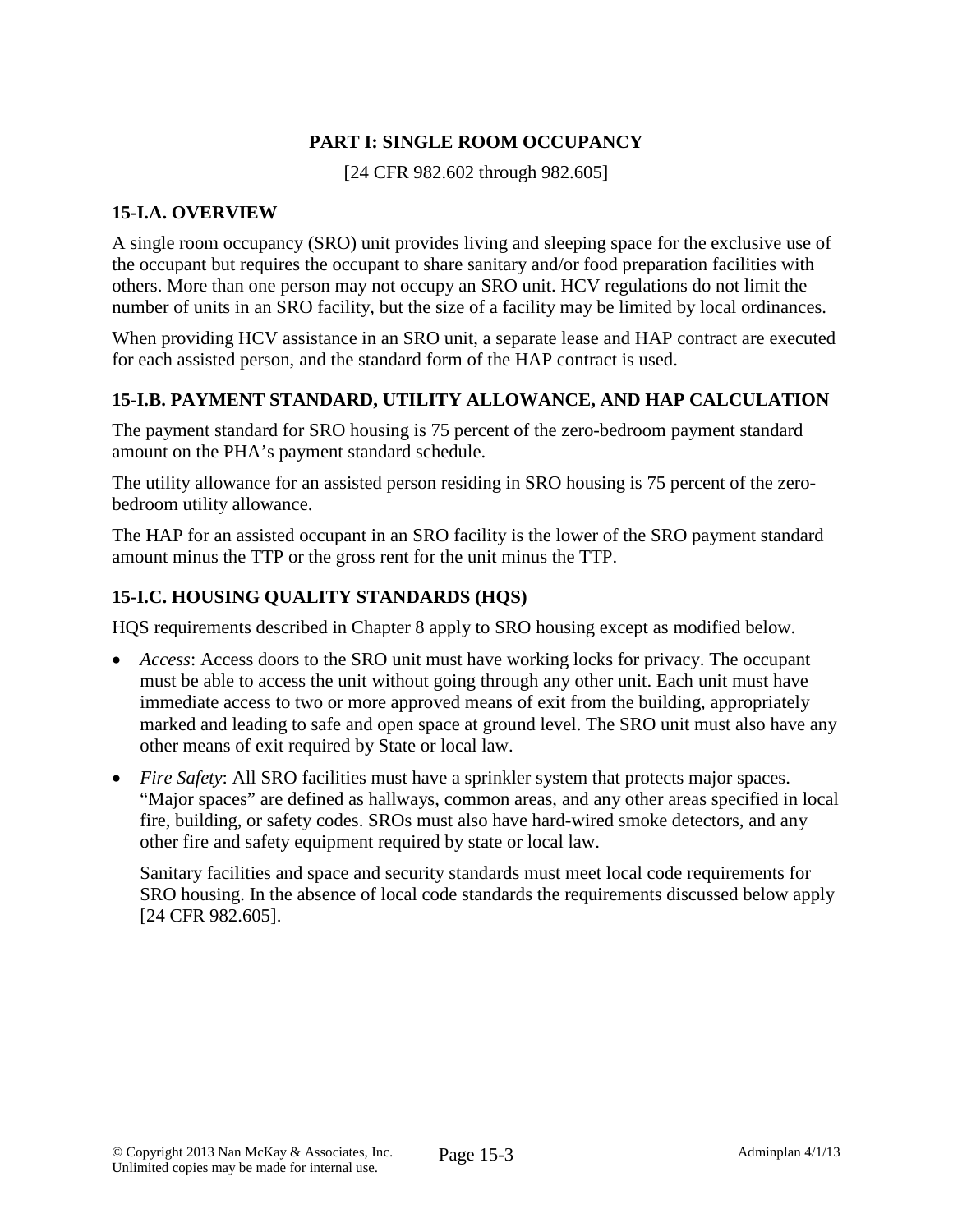- *Sanitary Facilities*: At least one flush toilet that can be used in privacy, a lavatory basin, and a bathtub or shower in proper operating condition must be provided for each six persons (or fewer) residing in the SRO facility. If the SRO units are leased only to men, flush urinals may be substituted for up to one half of the required number of toilets. Sanitary facilities must be reasonably accessible from a common hall or passageway, and may not be located more than one floor above or below the SRO unit. They may not be located below grade unless the SRO units are located on that level.
- *Space and Security*: An SRO unit must contain at least 110 square feet of floor space, and at least four square feet of closet space with an unobstructed height of at least five feet, for use by the occupant. If the closet space is less than four square feet, the habitable floor space in the SRO unit must be increased by the amount of the deficiency. Exterior doors and windows accessible from outside the SRO unit must be lockable.

Because no children live in SRO housing, the housing quality standards applicable to leadbased paint do not apply.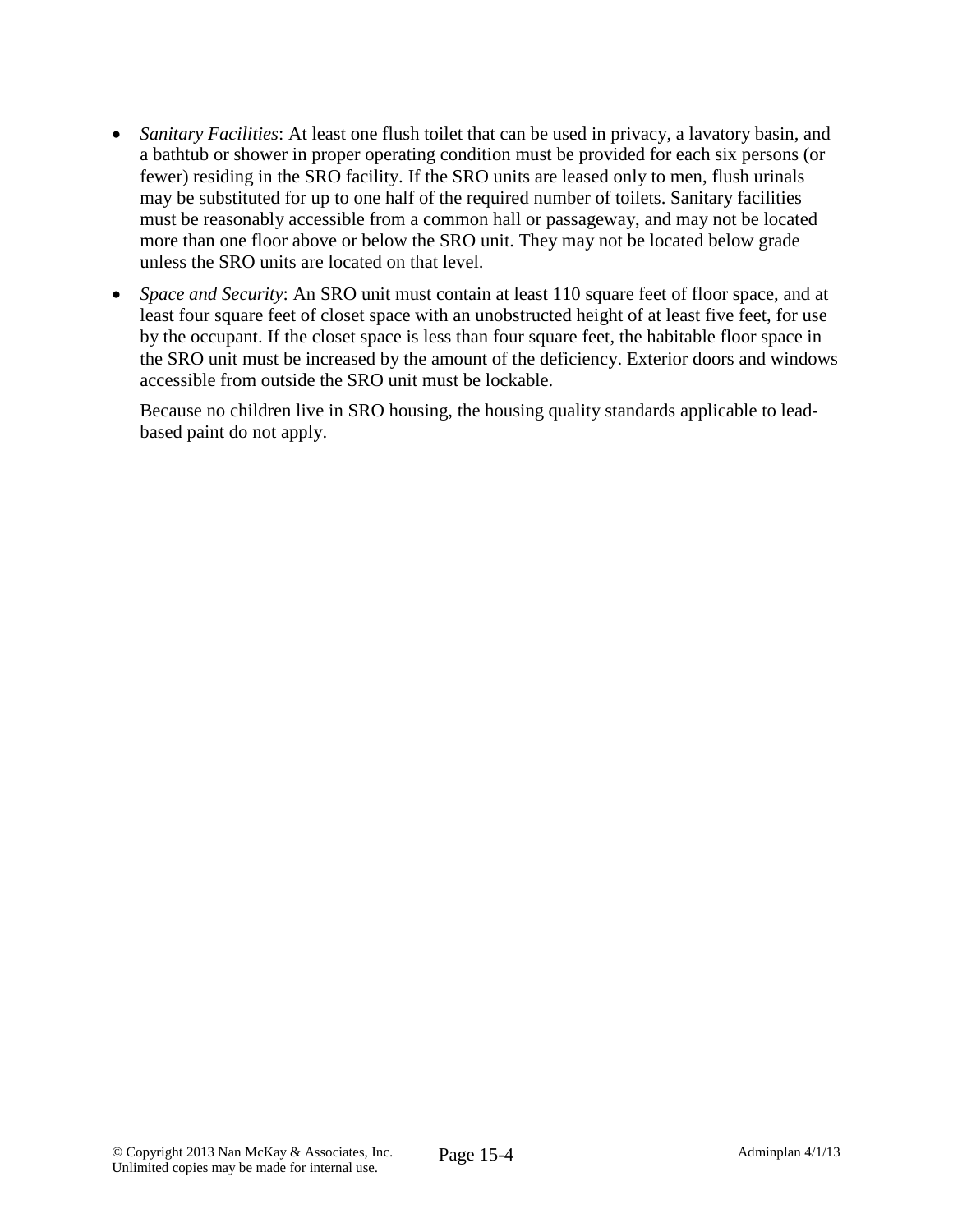## **PART II: CONGREGATE HOUSING**

[24 CFR 982.606 through 982.609]

### **15-II.A. OVERVIEW**

Congregate housing is intended for use by elderly persons or persons with disabilities. A congregate housing facility contains a shared central kitchen and dining area and a private living area for the individual household that includes at least a living room, bedroom and bathroom. Food service for residents must be provided.

If approved by the PHA, a family member or live-in aide may reside with the elderly person or person with disabilities. The PHA must approve a live-in aide if needed as a reasonable accommodation so that the program is readily accessible to and usable by persons with disabilities.

When providing HCV assistance in congregate housing, a separate lease and HAP contract are executed for each assisted family, and the standard form of the HAP contract is used.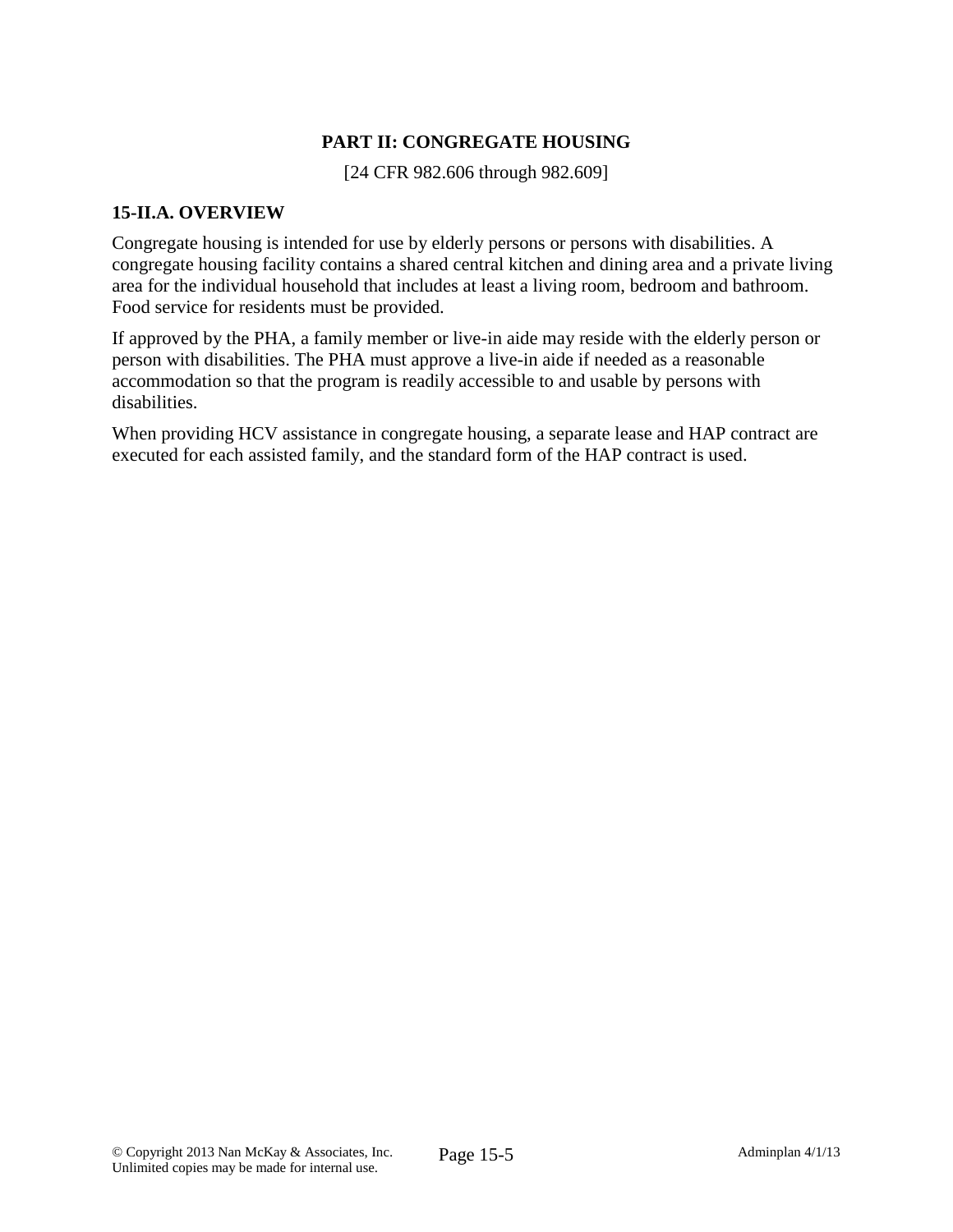# **15-II.B. PAYMENT STANDARD, UTILITY ALLOWANCE, AND HAP CALCULATION**

The payment standard for an individual unit in a congregate housing facility is based on the number of rooms in the private living area. If there is only one room in the unit (not including the bathroom or the kitchen, if a kitchen is provided), the PHA must use the payment standard for a zero-bedroom unit. If the unit has two or more rooms (other than the bathroom and the kitchen), the PHA must use the one-bedroom payment standard.

The HAP for an assisted occupant in a congregate housing facility is the lower of the applicable payment standard minus the TTP or the gross rent for the unit minus the TTP.

The gross rent for the unit for the purpose of calculating HCV assistance is the shelter portion (including utilities) of the resident's monthly housing expense only. The residents' costs for food service should not be included in the rent for a congregate housing unit.

## **15-II.C. HOUSING QUALITY STANDARDS**

HQS requirements as described in Chapter 8 apply to congregate housing except for the requirements stated below.

Congregate housing must have (1) a refrigerator of appropriate size in the private living area of each resident; (2) a central kitchen and dining facilities located within the premises and accessible to the residents, and (3) food service for the residents, that is not provided by the residents themselves.

The housing quality standards applicable to lead-based paint do not apply.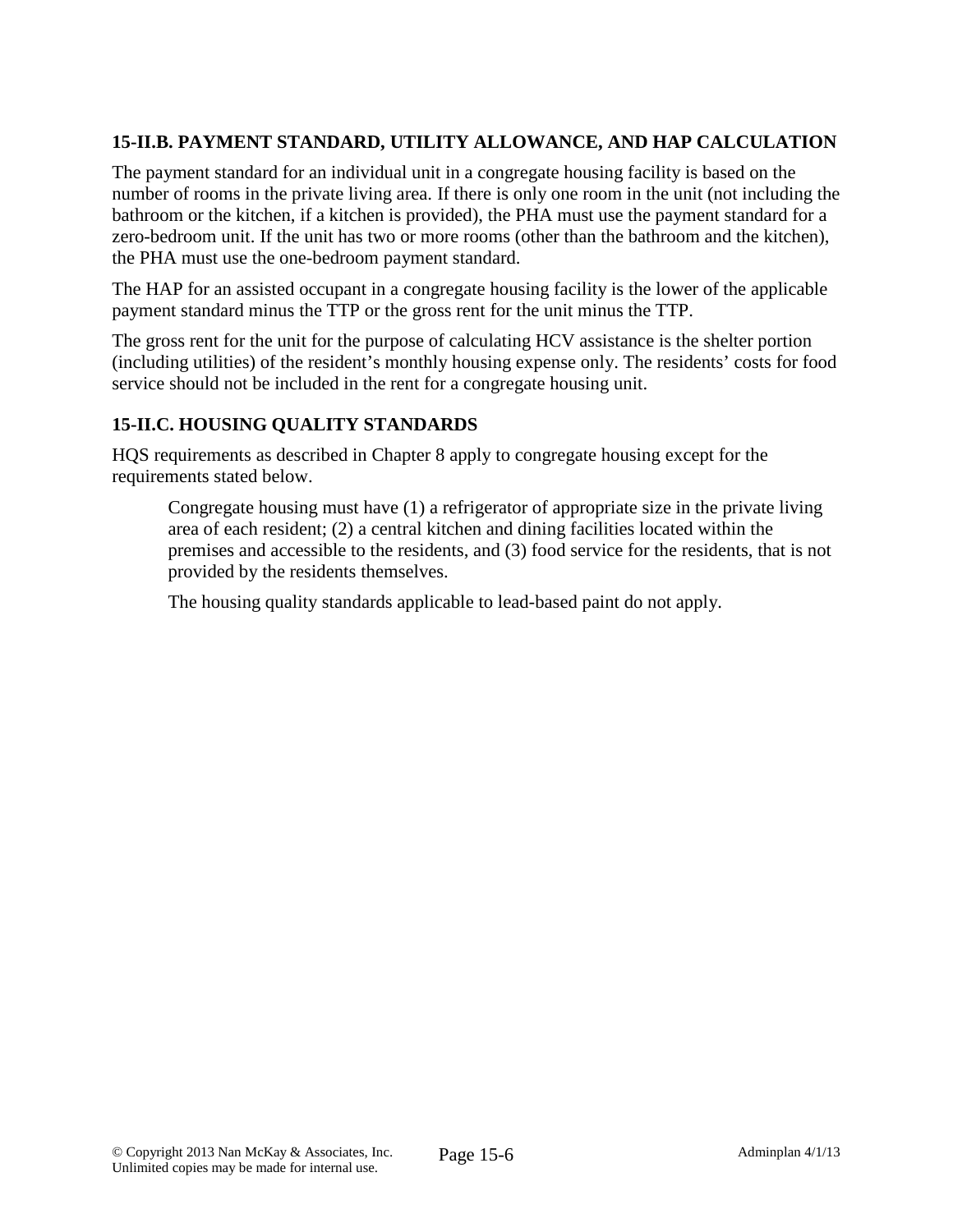## **PART III: GROUP HOME**

#### [24 CFR 982.610 through 982.614 and HCV GB p. 7-4]

### **15-III.A. OVERVIEW**

A group home is a state-licensed facility intended for occupancy by elderly persons and/or persons with disabilities. Except for live-in aides, all persons living in a group home, whether assisted or not, must be elderly persons or persons with disabilities. Persons living in a group home must not require continuous medical or nursing care.

A group home consists of bedrooms for residents, which can be shared by no more than two people, and a living room, kitchen, dining area, bathroom, and other appropriate social, recreational, or community space that may be shared with other residents.

No more than 12 persons may reside in a group home including assisted and unassisted residents and any live-in aides.

If approved by the PHA, a live-in aide may live in the group home with a person with disabilities. The PHA must approve a live-in aide if needed as a reasonable accommodation so that the program is readily accessible to and usable by persons with disabilities.

When providing HCV assistance in a group home, a separate lease and HAP contract is executed for each assisted family, and the standard form of the HAP contract is used.

### **15-III.B. PAYMENT STANDARD, UTILITY ALLOWANCE, AND HAP CALCULATION**

Unless there is a live-in aide, the family unit size for an assisted occupant of a group home must be zero- or one-bedroom, depending on the PHA's subsidy standard. If there is a live-in aide, the aide must be counted in determining the household's unit size.

The payment standard used to calculate the HAP is the lower of the payment standard for the family unit size or the prorata share of the payment standard for the group home size. The prorata share is calculated by dividing the number of persons in the assisted household by the number of persons (assisted and unassisted) living in the group home.

The HAP for an assisted occupant in a group home is the lower of the payment standard minus the TTP or the gross rent minus the TTP.

The utility allowance for an assisted occupant in a group home is the prorata share of the utility allowance for the group home.

The rents paid for participants residing in group homes are subject to generally applicable standards for rent reasonableness. The rent for an assisted person must not exceed the prorata portion of the reasonable rent for the group home. In determining reasonable rent, the PHA should consider whether sanitary facilities and facilities for food preparation and service are common facilities or private facilities.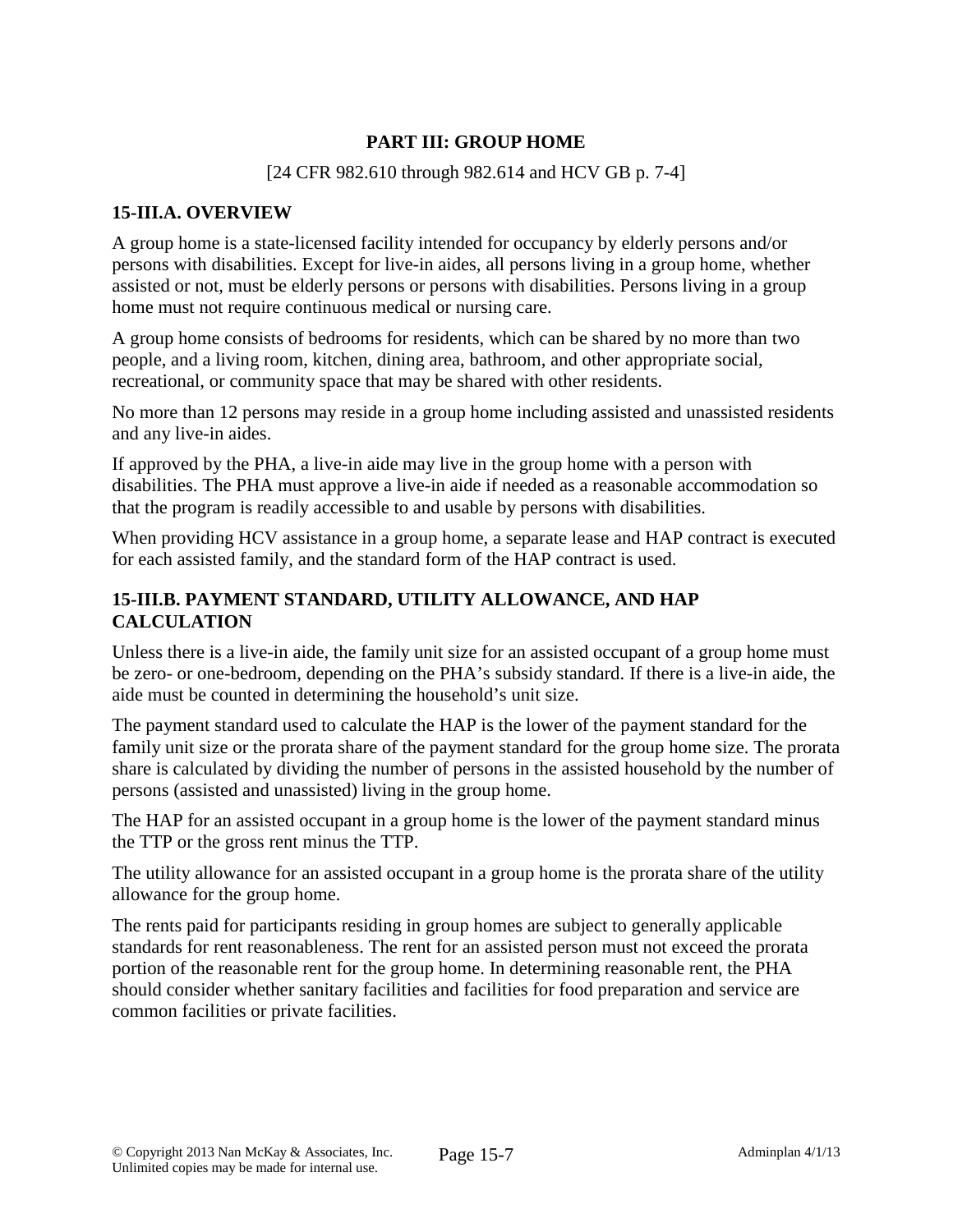# **15-III.C. HOUSING QUALITY STANDARDS**

HQS requirements described in Chapter 8 apply to group homes except for the requirements stated below.

- *Sanitary Facilities*: A group home must have at least one bathroom in the facility, with a flush toilet that can be used in privacy, a fixed basin with hot and cold running water, and a shower or bathtub with hot and cold running water. A group home may contain private or common bathrooms. However, no more than four residents can be required to share a bathroom.
- *Food Preparation and Service*: Group home units must contain a kitchen and dining area with adequate space to store, prepare, and serve food. The facilities for food preparation and service may be private or may be shared by the residents. The kitchen must contain a range, an oven, a refrigerator, and a sink with hot and cold running water. The sink must drain into an approvable public or private disposal system.
- *Space and Security*: Group homes must contain at least one bedroom of appropriate size for every two people, and a living room, kitchen, dining area, bathroom, and other appropriate social, recreational, or community space that may be shared with other residents.
- *Structure and Material*: To avoid any threat to the health and safety of the residents, group homes must be structurally sound. Elevators must be in good condition. Group homes must be accessible to and usable by residents with disabilities.
- *Site and Neighborhood*: Group homes must be located in a residential setting. The site and neighborhood should be reasonably free from hazards to the health, safety, and general welfare of the residents, and should not be subject to serious adverse conditions, such as:
	- Dangerous walks or steps
	- Instability
	- Flooding, poor drainage
	- Septic tank back-ups
	- Sewage hazards
	- Mud slides
	- Abnormal air pollution
	- Smoke or dust
	- Excessive noise
	- Vibrations or vehicular traffic
	- Excessive accumulations of trash
	- Vermin or rodent infestation, and
	- Fire hazards.

The housing quality standards applicable to lead-based paint do not apply.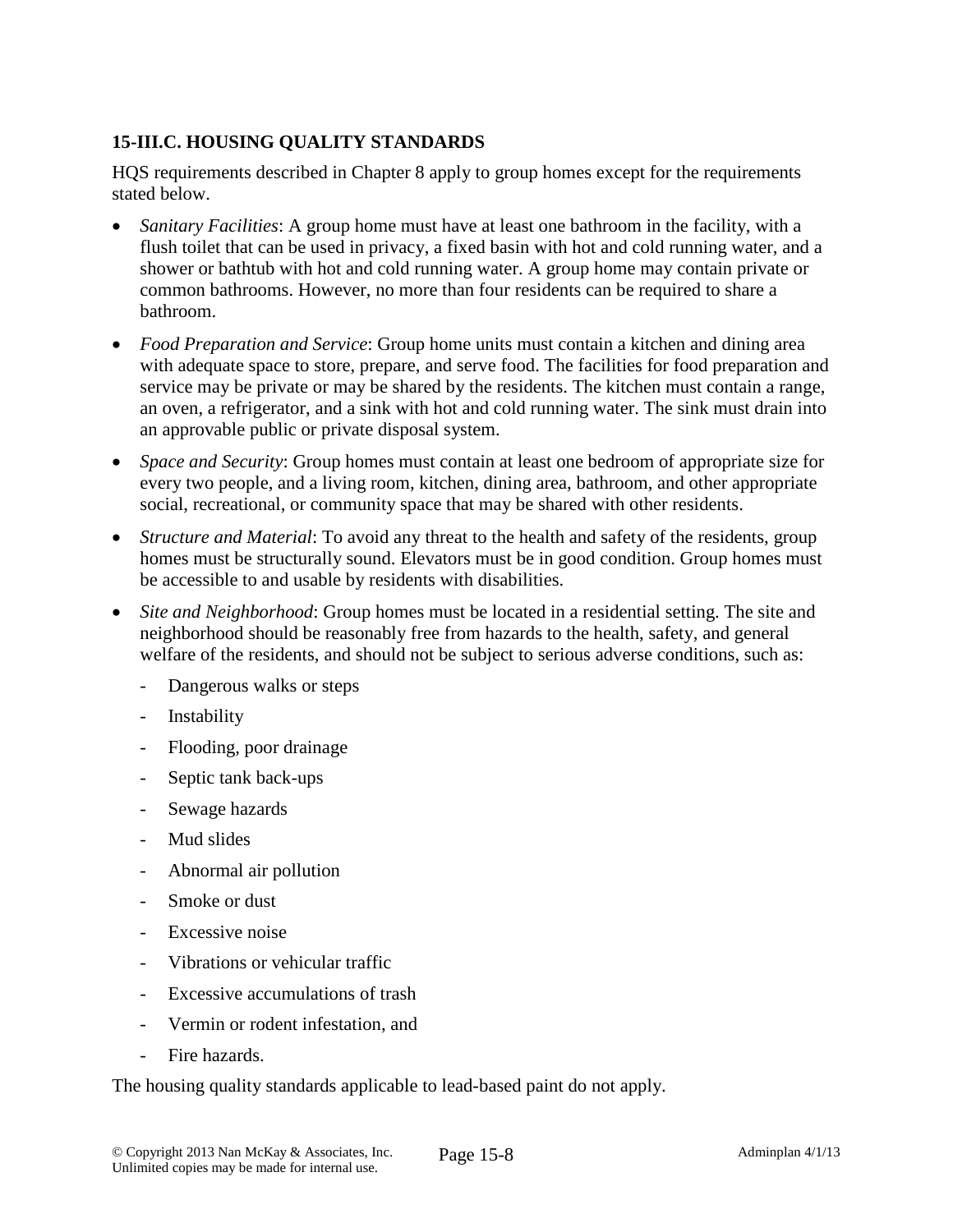## **PART IV: SHARED HOUSING**

[24 CFR 982.615 through 982.618]

#### **15-IV.A. OVERVIEW**

Shared housing is a single housing unit occupied by an assisted family and another resident or residents. The shared unit consists of both common space for use by the occupants of the unit and separate private space for each assisted family.

An assisted family may share a unit with other persons assisted under the HCV program or with other unassisted persons. The owner of a shared housing unit may reside in the unit, but housing assistance may not be paid on behalf of the owner. The resident owner may not be related by blood or marriage to the assisted family.

If approved by the PHA, a live-in aide may reside with the family to care for a person with disabilities. The PHA must approve a live-in aide if needed as a reasonable accommodation so that the program is readily accessible to and usable by persons with disabilities.

When providing HCV assistance in shared housing, a separate lease and HAP contract are executed for each assisted family, and the standard form of the HAP contract is used.

#### **15-IV.B. PAYMENT STANDARD, UTILITY ALLOWANCE AND HAP CALCULATION**

The payment standard for a family in shared housing is the lower of the payment standard for the family unit size or the prorata share of the payment standard for the shared housing unit size.

The prorata share is calculated by dividing the number of bedrooms available for occupancy by the assisted family in the private space by the total number of bedrooms in the unit.

The HAP for a family in shared housing is the lower of the payment standard minus the TTP or the gross rent minus the TTP. The utility allowance for an assisted family living in shared housing is the prorata share of the utility allowance for the shared housing unit.

The rents paid for families living in shared housing are subject to generally applicable standards for rent reasonableness. The rent paid to the owner for the assisted family must not exceed the pro-rata portion of the reasonable rent for the shared unit. In determining reasonable rent, the PHA should consider whether sanitary and food preparation areas are private or shared.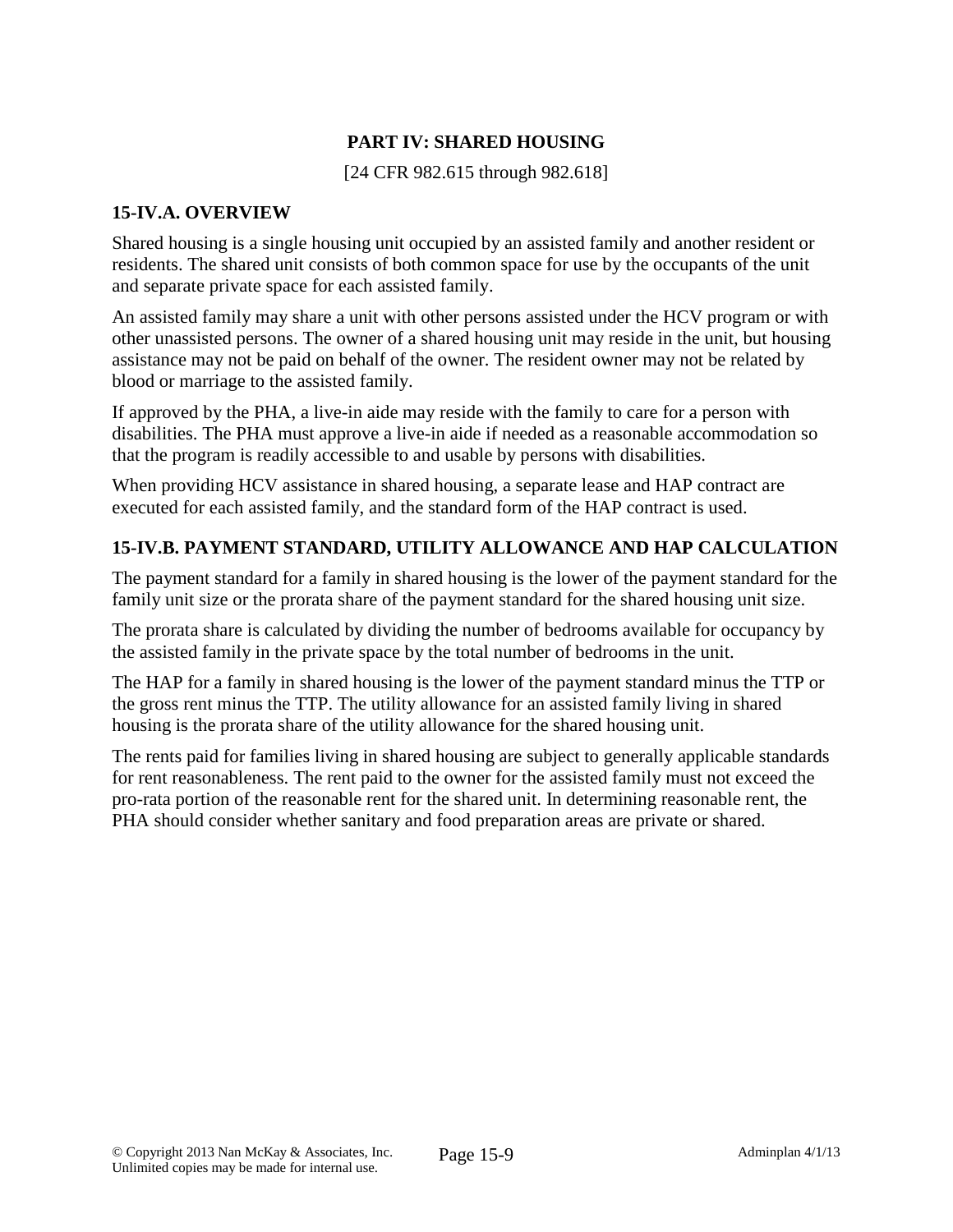# **15-IV.C. HOUSING QUALITY STANDARDS**

The PHA may not give approval to reside in shared housing unless the entire unit, including the portion of the unit available for use by the assisted family under its lease, meets the housing quality standards.

HQS requirements described in Chapter 8 apply to shared housing except for the requirements stated below.

- *Facilities Available for the Family*: Facilities available to the assisted family, whether shared or private, must include a living room, a bathroom, and food preparation and refuse disposal facilities.
- *Space and Security*: The entire unit must provide adequate space and security for all assisted and unassisted residents. The private space for each assisted family must contain at least one bedroom for each two persons in the family. The number of bedrooms in the private space of an assisted family must not be less than the family unit size. A zero-bedroom or one-bedroom unit may not be used for shared housing.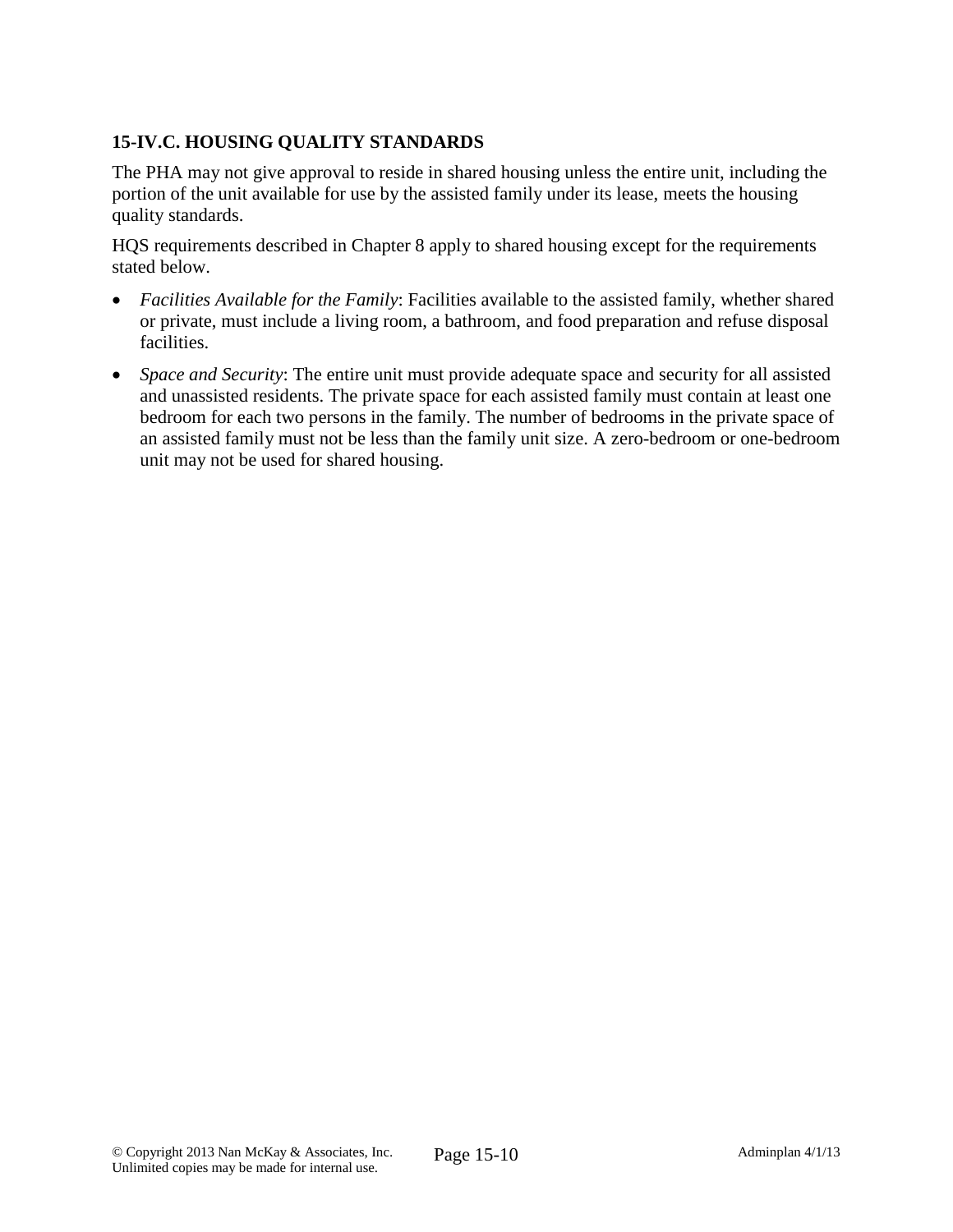## **PART V: COOPERATIVE HOUSING**

[24 CFR 982.619]

#### **15-V.A. OVERVIEW**

This part applies to rental assistance for a cooperative member residing in cooperative housing. It does not apply to assistance for a cooperative member who has purchased membership under the HCV homeownership option, or to rental assistance for a family that leases a cooperative housing unit from a cooperative member.

A cooperative is a form of ownership (nonprofit corporation or association) in which the residents purchase memberships in the ownership entity. Rather than being charged "rent" a cooperative member is charged a "carrying charge."

When providing HCV assistance in cooperative housing, the standard form of the HAP contract is used.

## **15-V.B. PAYMENT STANDARD, UTILITY ALLOWANCE AND HAP CALCULATION**

The payment standard and utility allowance are determined according to regular HCV program requirements.

The HAP for a cooperative housing unit is the lower of the payment standard minus the TTP or the monthly carrying charge for the unit, plus any utility allowance, minus the TTP. The monthly carrying charge includes the member's share of the cooperative debt service, operating expenses, and necessary payments to cooperative reserve funds. The carrying charge does not include down payments or other payments to purchase the cooperative unit or to amortize a loan made to the family for this purpose.

### **15-V.C. HOUSING QUALITY STANDARDS**

All standard HQS requirements apply to cooperative housing units. There are no additional HQS requirements.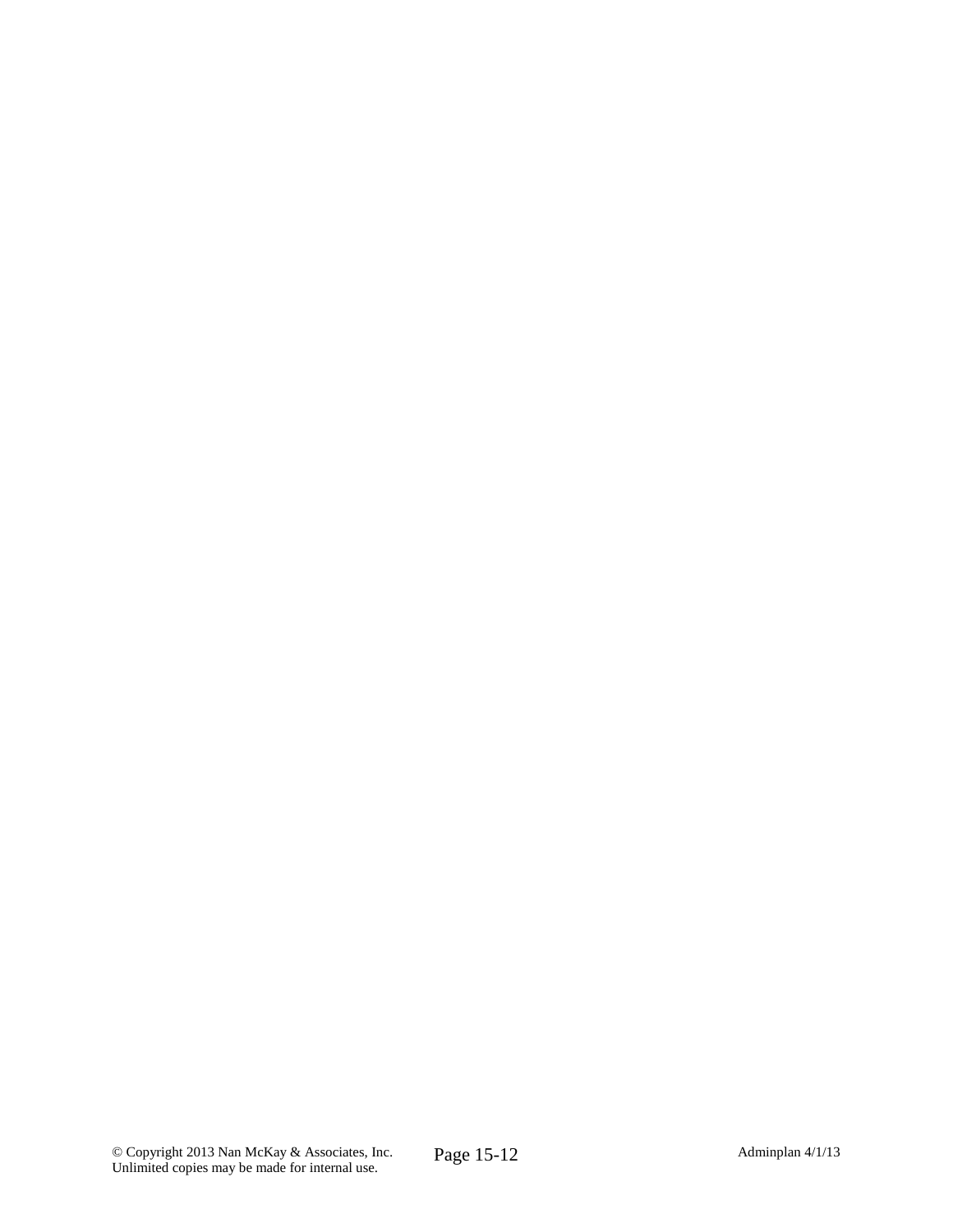## **PART VI: MANUFACTURED HOMES**

[24 CFR 982.620 through 982.624]

### **15-VI.A. OVERVIEW**

A manufactured home is a manufactured structure, transportable in one or more parts, that is built on a permanent chassis, and designed for use as a principal place of residence. HCVassisted families may occupy manufactured homes in two different ways.

(1) A family can choose to rent a manufactured home already installed on a space and the PHA must permit it. In this instance program rules are the same as when a family rents any other residential housing, except that there are special HQS requirements as provided in 15-VI.D below.

(2) HUD also permits an otherwise eligible family that owns a manufactured home to rent a space for the manufactured home and receive HCV assistance with the rent for the space. PHAs may, but are not required to, provide assistance for such families.

### **15-VI.B. SPECIAL POLICIES FOR MANUFACTURED HOME OWNERS WHO LEASE A SPACE**

#### **Family Income**

In determining the annual income of families leasing manufactured home spaces, the value of the family's equity in the manufactured home in which the family resides is not counted as a family asset.

#### **Lease and HAP Contract**

There is a separate Tenancy Addendum (Form 52642-a) and separate HAP Contract (Form 52642) for this special housing type.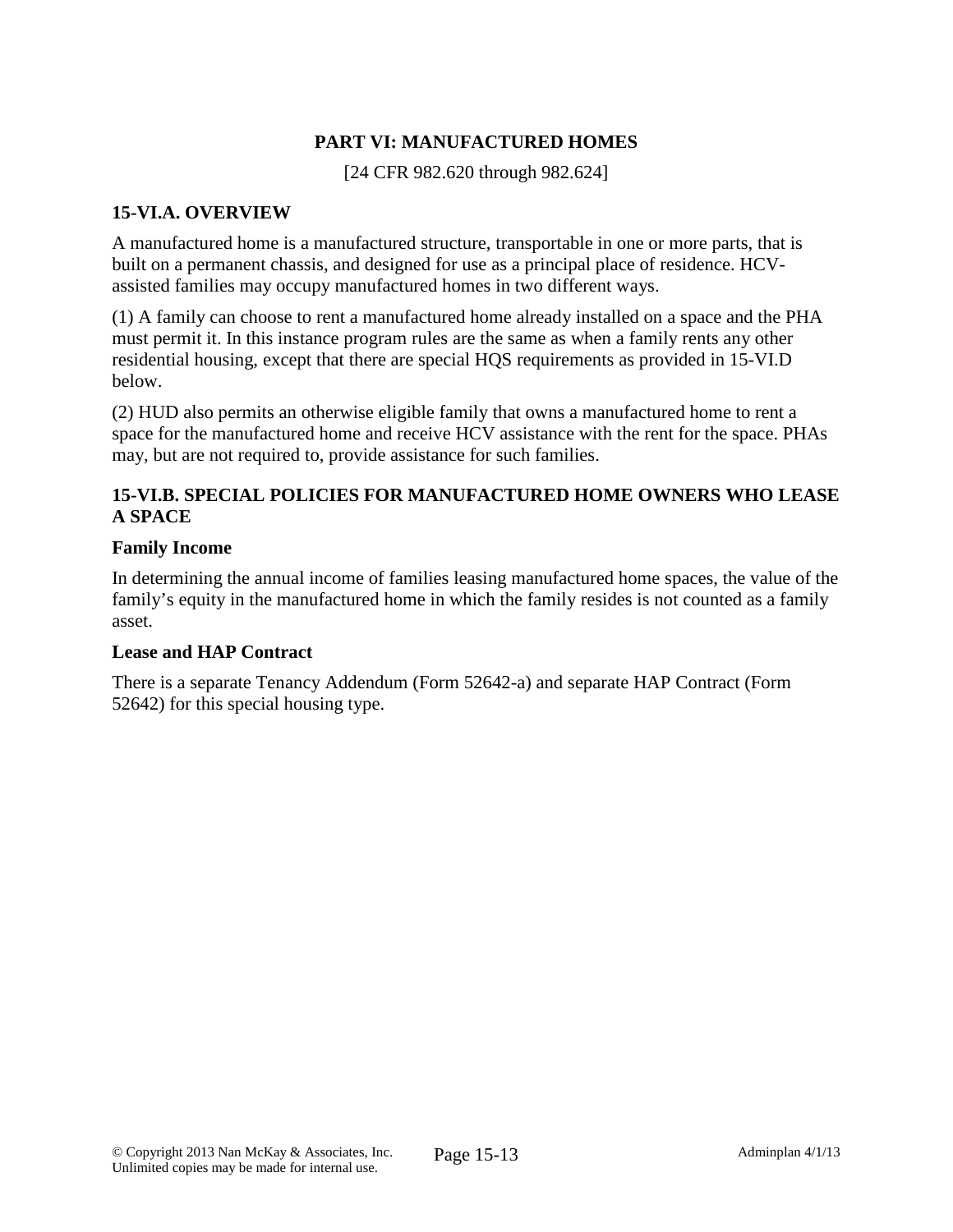# **15-VI.C. PAYMENT STANDARD, UTILITY ALLOWANCE AND HAP CALCULATION**

### **Payment Standards**

The FMR for a manufactured home space is generally 40 percent of the published FMR for a two-bedroom unit or, where approved by HUD, the 40th percentile of the rental distribution of manufactured home spaces for the FMR area. The PHA may establish a payment standard for manufactured home spaces that is between 90-110 percent of the FMR for manufactured home spaces.

#### **Utility Allowance**

The PHA must establish utility allowances for manufactured home space rental. For the first 12 months of the initial lease term only, the allowance must include an amount for a utility hook-up charge if the family actually incurred a hook-up charge because of a move. This allowance will not be given to a family that leases in place. Utility allowances for manufactured home space must not include the costs of digging a well or installing a septic system.

#### **Space Rent**

The space rent is the sum of the rent to the owner for the manufactured home space, any charges for maintenance and management provided by the owner, and the utility allowance for tenantpaid utilities.

#### **Housing Assistance Payment**

The HAP for a manufactured home space under the housing choice voucher program is the lower of the payment standard minus the TTP or the (gross) manufactured home space rent minus the TTP.

#### **Rent Reasonableness**

Initially, and annually thereafter the PHA must determine that the rent for the manufactured home space is reasonable based on rents for comparable manufactured home spaces. The PHA must consider the location and size of the space, and any services and maintenance to be provided by the owner. By accepting the monthly HAP check, the owner certifies that the rent does not exceed rents charged by the owner for comparable unassisted spaces in the manufactured home park or elsewhere.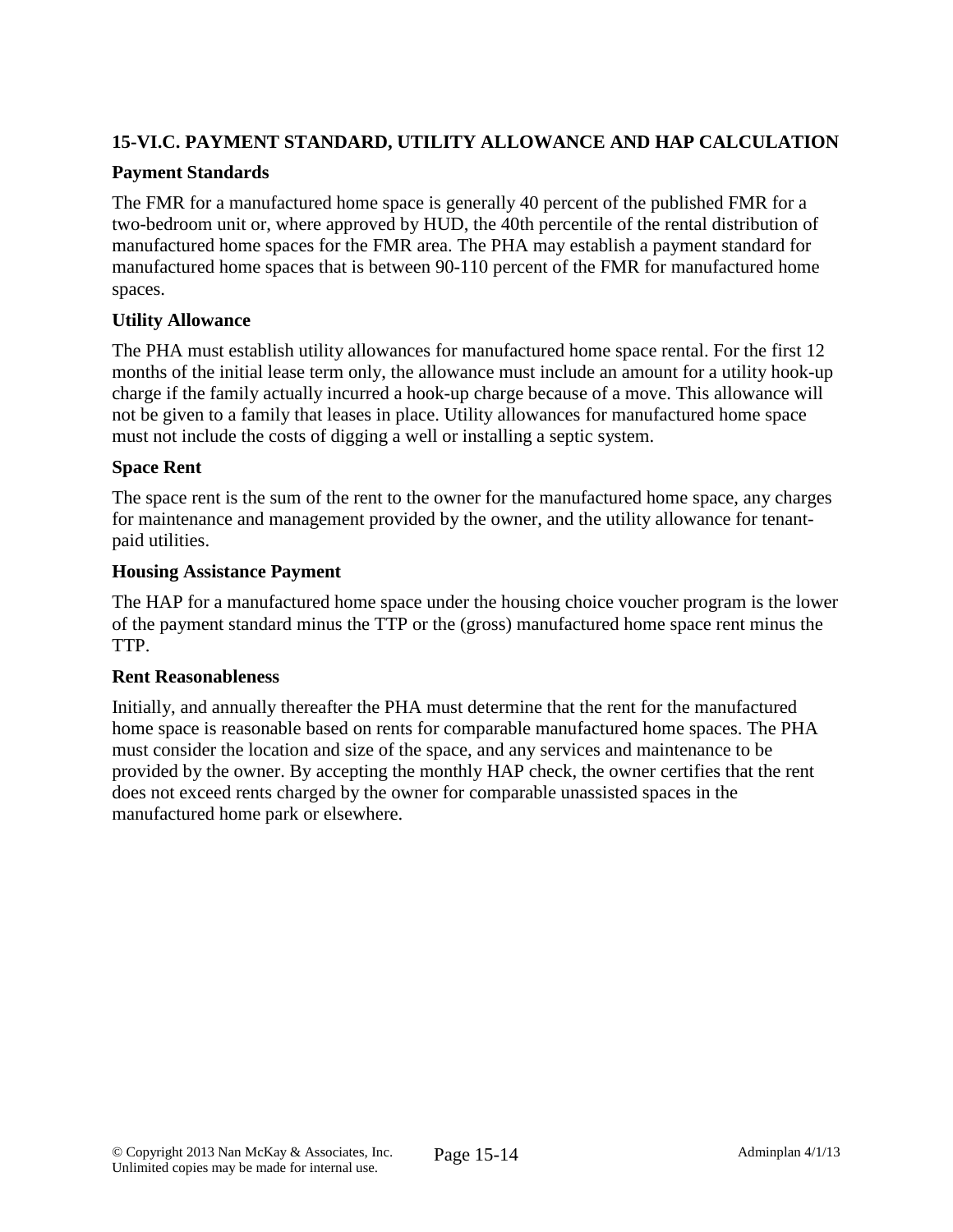# **15-VI.D. HOUSING QUALITY STANDARDS**

Under either type of occupancy described in 15-VI.A above, the manufactured home must meet all HQS performance requirements and acceptability criteria discussed in Chapter 8 of this plan. In addition, the following requirement applies:

#### *Manufactured Home Tie-Down*

A manufactured home must be placed on the site in a stable manner, and must be free from hazards such as sliding or wind damage. The home must be securely anchored by a tie-down device that distributes and transfers the loads imposed by the unit to appropriate ground anchors to resist overturning and sliding.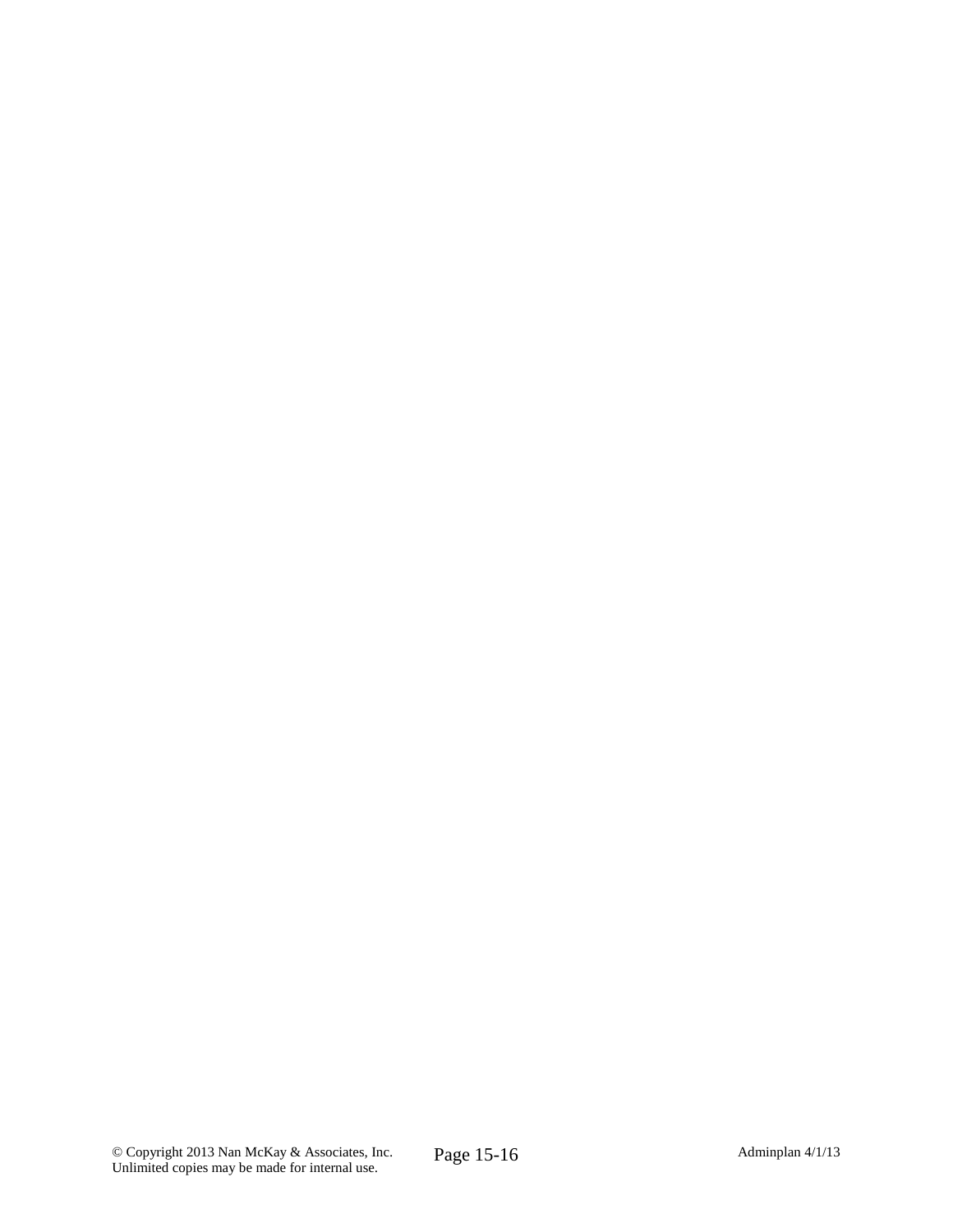## **PART VII: HOMEOWNERSHIP**

[24 CFR 982.625 through 982.643]

### **15-VII.A. OVERVIEW [24 CFR 982.625]**

The homeownership option is used to assist a family residing in a home purchased and owned by one or more members of the family. A family assisted under this option may be newly admitted or an existing participant in the HCV program. The PHA must have the capacity to operate a successful HCV homeownership program as defined by the regulations.

The PHA must approve a live-in aide if needed as a reasonable accommodation so that the program is readily accessible to and usable by persons with disabilities.

#### PHA Policy

The PHA will offer the monthly homeownership assistance payments to qualified families.

The PHA has instituted a minimum homeowner down payment requirement of at least three percent of the purchase price, and requires that at least one percent of the purchase price come from the family's personal resources.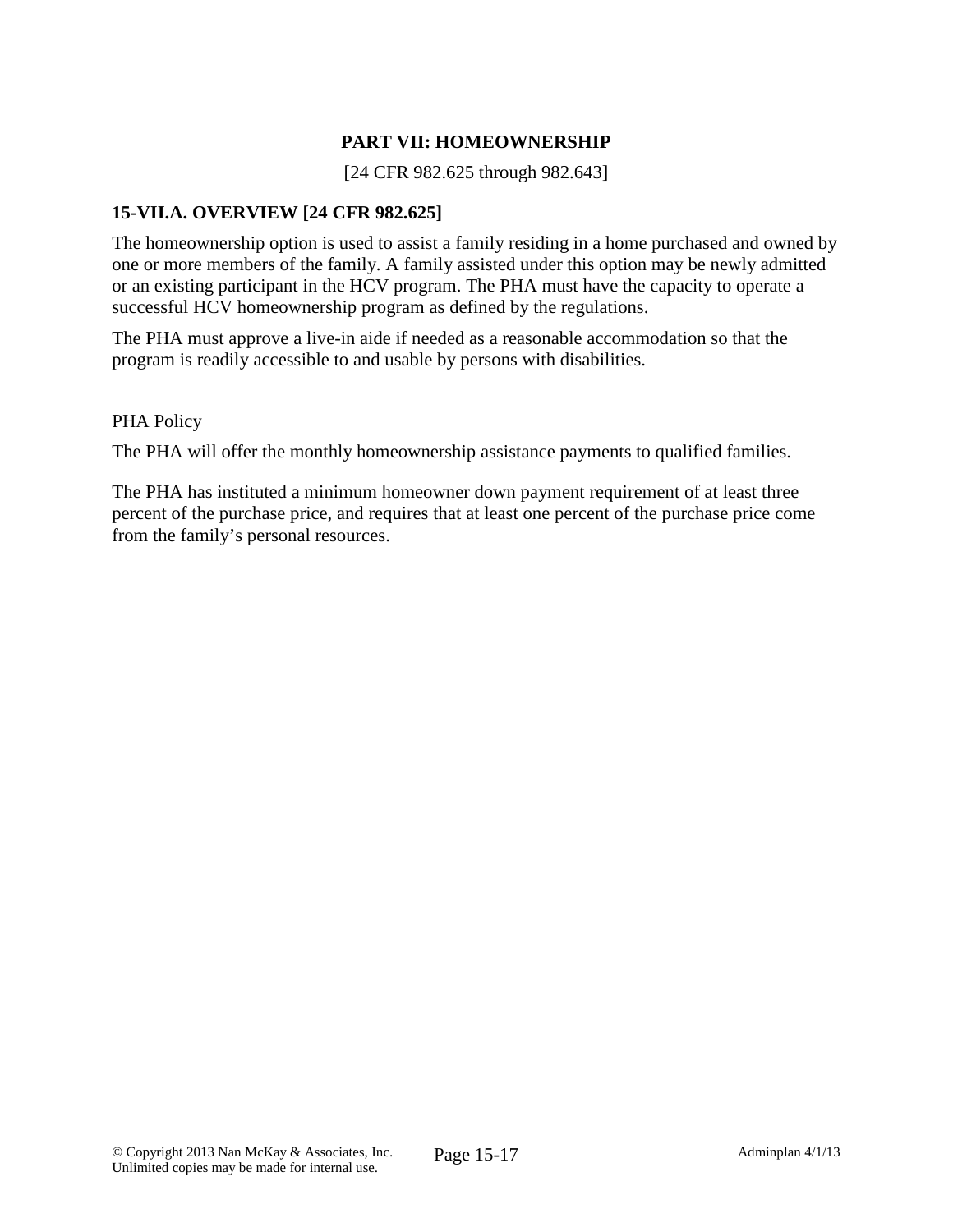# **15-VII.B. FAMILY ELIGIBILITY [24 CFR 982.627]**

The family must meet all of the requirements listed below before the commencement of homeownership assistance. The PHA may also establish additional initial requirements as long as they are described in the PHA administrative plan.

- The family must have been admitted to the Housing Choice Voucher program.
- The family must qualify as a first-time homeowner, or may be a cooperative member.
- The family must meet the Federal minimum income requirement. The family must have a gross annual income equal to the Federal minimum wage multiplied by 2000, based on the income of adult family members who will own the home. The PHA may establish a higher income standard for families. However, a family that meets the federal minimum income requirement (but not the PHA's requirement) will be considered to meet the minimum income requirement if it can demonstrate that it has been pre-qualified or pre-approved for financing that is sufficient to purchase an eligible unit.
- For disabled families, the minimum income requirement is equal to the current SSI monthly payment for an individual living alone, multiplied by 12.
- For elderly or disabled families, welfare assistance payments for adult family members who will own the home will be included in determining whether the family meets the minimum income requirement. It will not be included for other families.
- The family must satisfy the employment requirements by demonstrating that one or more adult members of the family who will own the home at commencement of homeownership assistance is currently employed on a full-time basis (the term 'full-time employment' means not less than an average of 30 hours per week); and has been continuously so employed during the year before commencement of homeownership assistance for the family.
- The employment requirement does not apply to elderly and disabled families. In addition, if a family, other than an elderly or disabled family includes a person with disabilities, the PHA must grant an exemption from the employment requirement if the PHA determines that it is needed as a reasonable accommodation.
- The family has not defaulted on a mortgage securing debt to purchase a home under the homeownership option
- Except for cooperative members who have acquired cooperative membership shares prior to commencement of homeownership assistance, no family member has a present ownership interest in a residence at the commencement of homeownership assistance for the purchase of any home.
- Except for cooperative members who have acquired cooperative membership shares prior to the commencement of homeownership assistance, the family has entered a contract of sale in accordance with 24 CFR 982.631(c).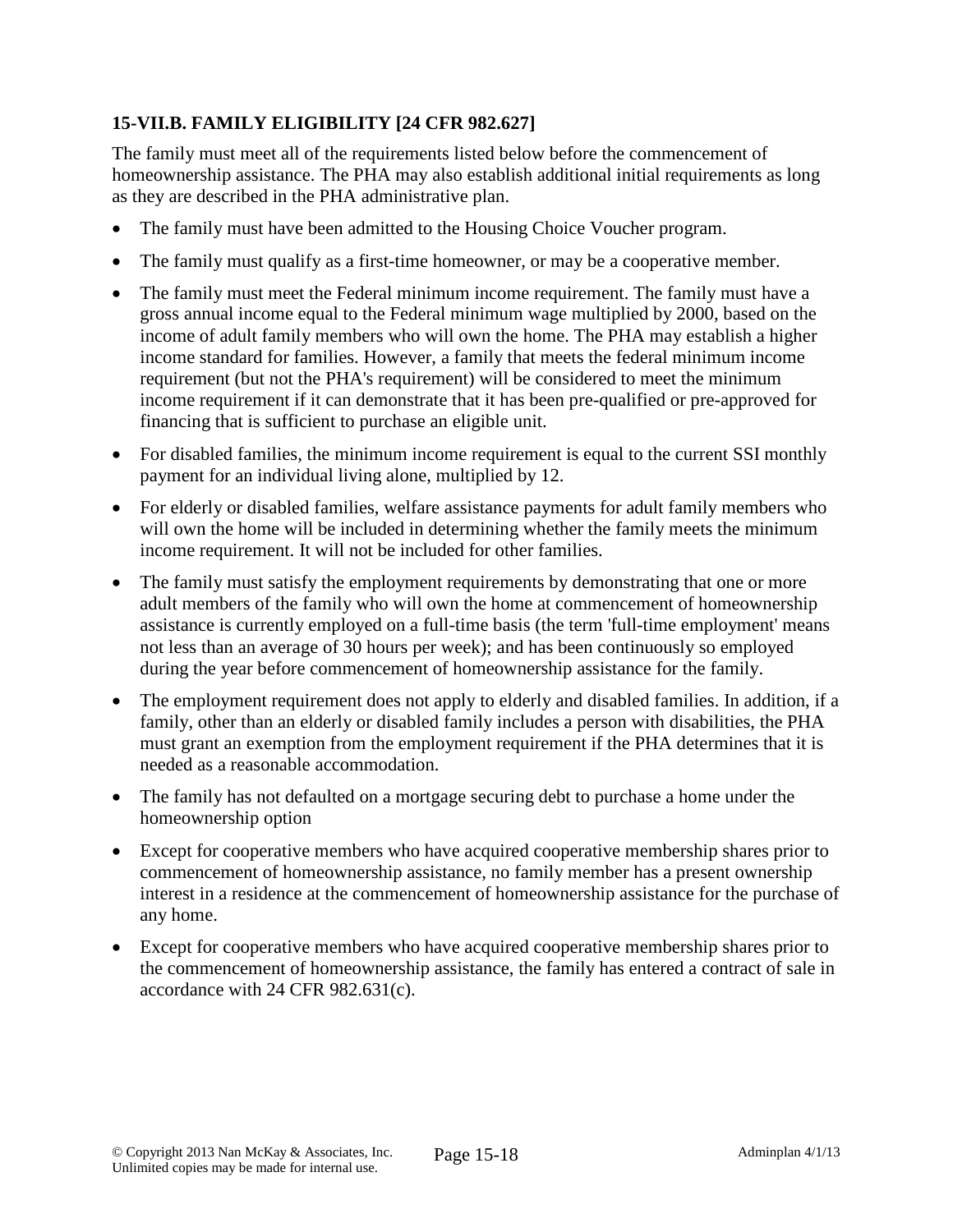# **15-VII.C. SELECTION OF FAMILIES [24 CFR 982.626]**

Unless otherwise provided (under the homeownership option), the PHA may limit homeownership assistance to families or purposes defined by the PHA, and may prescribe additional requirements for commencement of homeownership assistance for a family. Any such limits or additional requirements must be described in the PHA administrative plan.

If the PHA limits the number of families that may participate in the homeownership option, the PHA must establish a system by which to select families to participate.

# **15-VII.D. ELIGIBLE UNITS [24 CFR 982.628]**

In order for a unit to be eligible, the PHA must determine that the unit satisfies all of the following requirements:

- The unit must meet HUD's "eligible housing" requirements. The unit may not be any of the following:
	- A public housing or Indian housing unit;
	- A unit receiving Section 8 project-based assistance;
	- A nursing home, board and care home, or facility providing continual psychiatric, medical or nursing services;
	- A college or other school dormitory;
	- On the grounds of penal, reformatory, medical, mental, or similar public or private institutions.
- The unit must be under construction or already exist at the time the family enters into the contract of sale.
- The unit must be a one-unit property or a single dwelling unit in a cooperative or condominium.
- The unit must have been inspected by the PHA and by an independent inspector designated by the family.
- The unit must meet Housing Quality Standards (see Chapter 8).
- For a unit where the family will not own fee title to the real property (such as a manufactured home), the home must have a permanent foundation and the family must have the right to occupy the site for at least 40 years.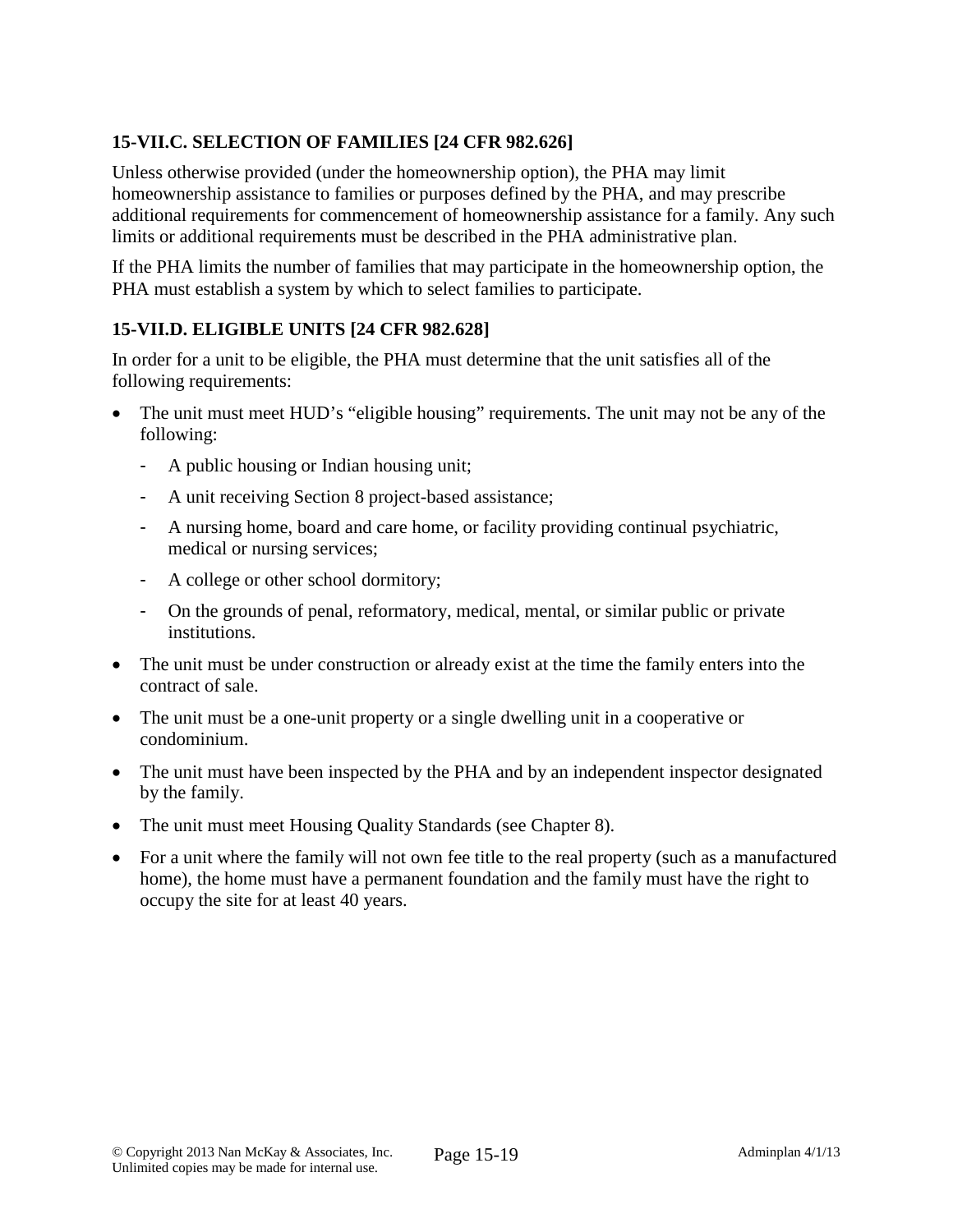- For PHA-owned units all of the following conditions must be satisfied:
	- The PHA informs the family, both orally and in writing, that the family has the right to purchase any eligible unit and a PHA-owned unit is freely selected by the family without PHA pressure or steering;
	- The unit is not ineligible housing;
	- The PHA obtains the services of an independent agency to inspect the unit for compliance with HQS, review the independent inspection report, review the contract of sale, determine the reasonableness of the sales price and any PHA provided financing. All of these actions must be completed in accordance with program requirements.

The PHA must not approve the unit if the PHA has been informed that the seller is debarred, suspended, or subject to a limited denial of participation.

### **15-VII.E. ADDITIONAL PHA REQUIREMENTS FOR SEARCH AND PURCHASE [24 CFR 982.629]**

It is the family's responsibility to find a home that meets the criteria for voucher homeownership assistance. The PHA may establish the maximum time that will be allowed for a family to locate and purchase a home, and may require the family to report on their progress in finding and purchasing a home. If the family is unable to purchase a home within the maximum time established by the PHA, the PHA may issue the family a voucher to lease a unit or place the family's name on the waiting list for a voucher.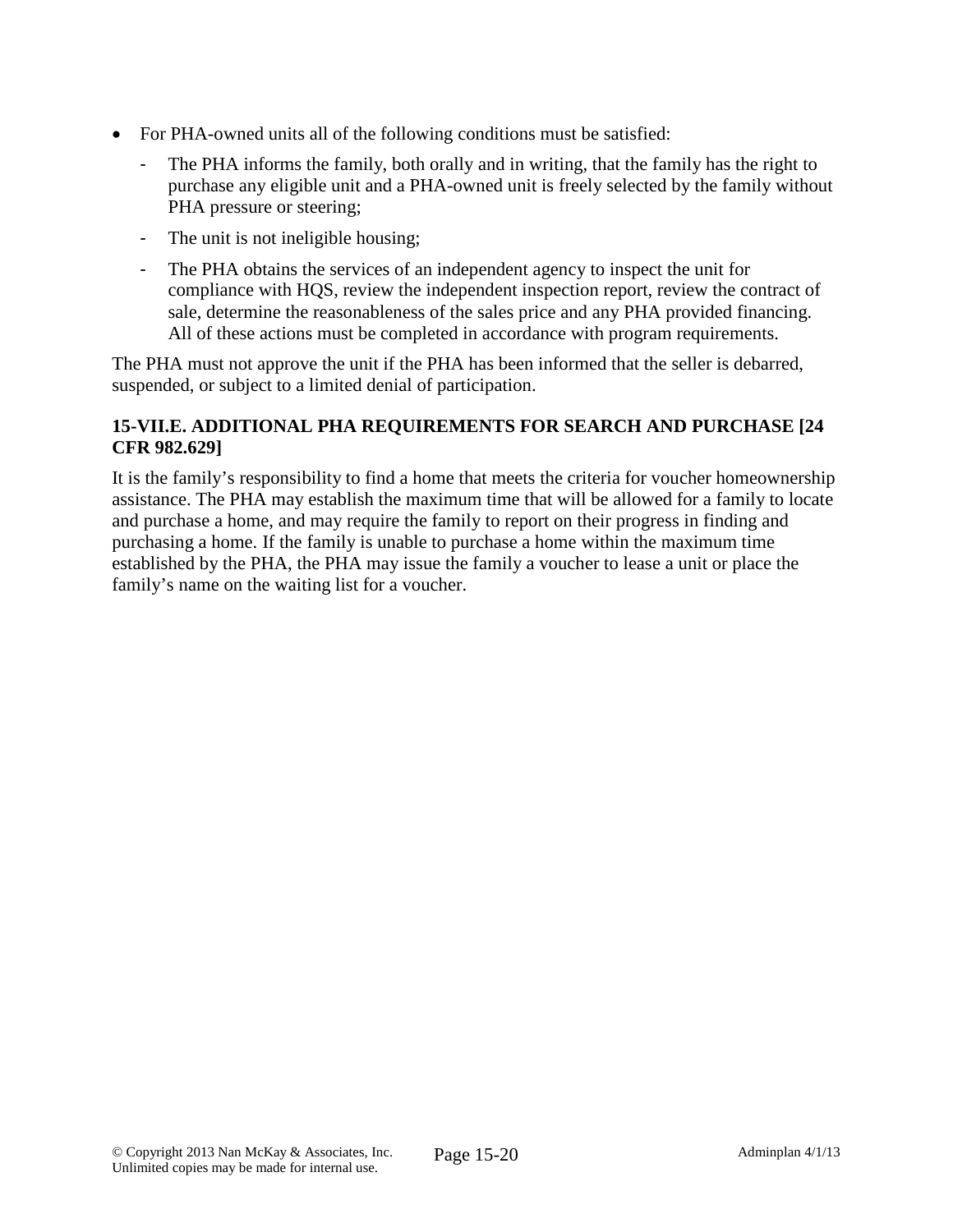# **15-VII.F. HOMEOWNERSHIP COUNSELING [24 CFR 982.630]**

Before commencement of homeownership assistance for a family, the family must attend and satisfactorily complete the pre-assistance homeownership and housing counseling program required by the PHA. HUD suggests the following topics for the PHA-required pre-assistance counseling:

- Home maintenance (including care of the grounds);
- Budgeting and money management;
- Credit counseling;
- How to negotiate the purchase price of a home;
- How to obtain homeownership financing and loan pre-approvals, including a description of types of financing that may be available, and the pros and cons of different types of financing;
- How to find a home, including information about homeownership opportunities, schools, and transportation in the PHA jurisdiction;
- Advantages of purchasing a home in an area that does not have a high concentration of lowincome families and how to locate homes in such areas;
- Information on fair housing, including fair housing lending and local fair housing enforcement agencies; and
- Information about the Real Estate Settlement Procedures Act (12 U.S.C. 2601 et seq.) (RESPA), state and Federal truth-in-lending laws, and how to identify and avoid loans with oppressive terms and conditions.

The PHA may adapt the subjects covered in pre-assistance counseling (as listed) to local circumstances and the needs of individual families.

The PHA may also offer additional counseling after commencement of homeownership assistance (ongoing counseling). If the PHA offers a program of ongoing counseling for participants in the homeownership option, the PHA shall have discretion to determine whether the family is required to participate in the ongoing counseling.

If the PHA does not use a HUD-approved housing counseling agency to provide the counseling, the PHA should ensure that its counseling program is consistent with the counseling provided under HUD's Housing Counseling program.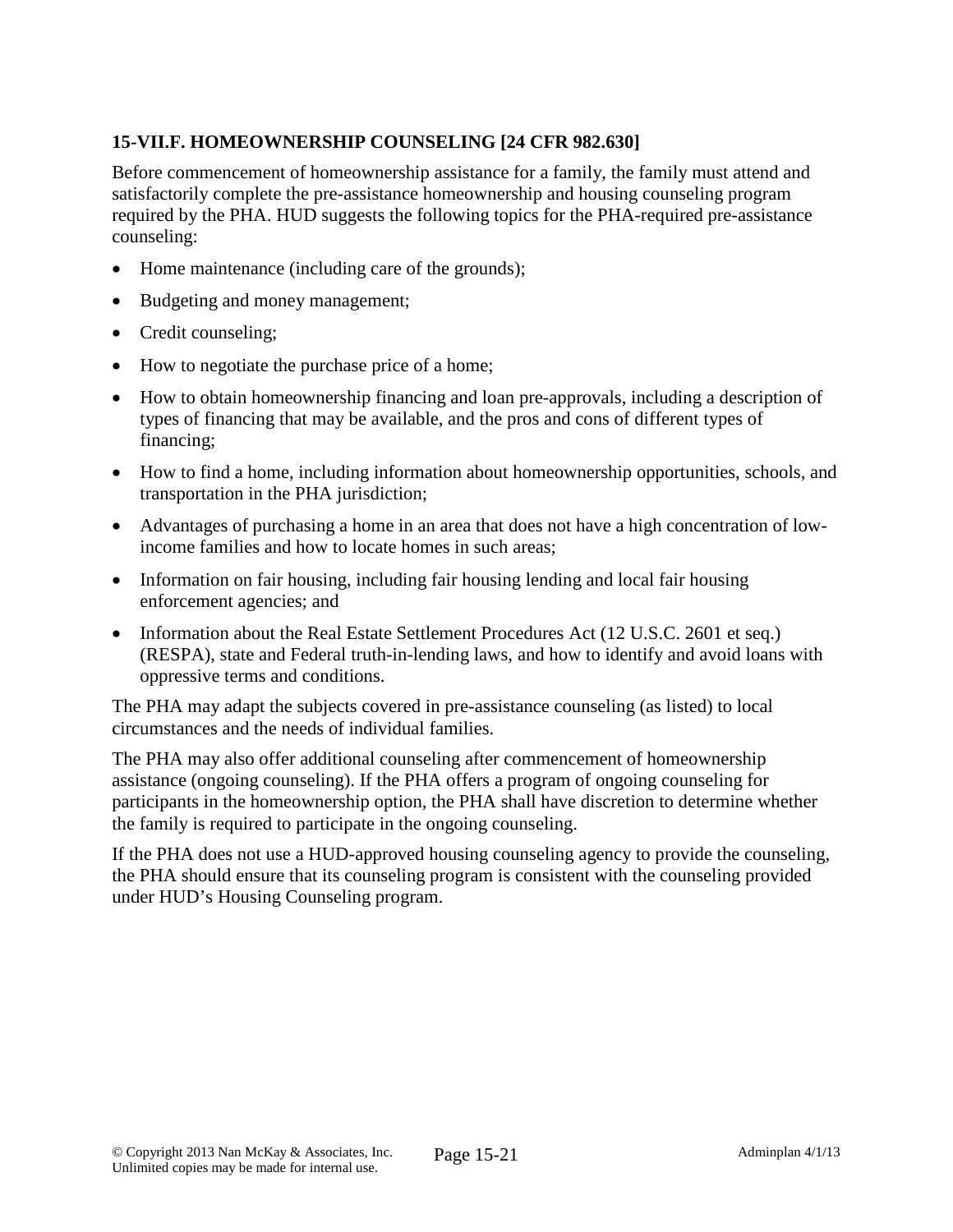## **15-VII.G. HOME INSPECTIONS, CONTRACT OF SALE, AND PHA DISAPPROVAL OF SELLER [24 CFR 982.631]**

#### **Home Inspections**

The PHA may not commence monthly homeownership assistance payments or provide down payment assistance grants for a family until the PHA has inspected the unit and has determined that the unit passes HQS.

An independent professional inspector selected by and paid for by the family must also inspect the unit. The independent inspection must cover major building systems and components, including foundation and structure, housing interior and exterior, and the roofing, plumbing, electrical, and heating systems. The independent inspector must be qualified to report on property conditions, including major building systems and components.

The PHA may not require the family to use an independent inspector selected by the PHA. The independent inspector may not be a PHA employee or contractor, or other person under control of the PHA. However, the PHA may establish standards for qualification of inspectors selected by families under the homeownership option.

The PHA may disapprove a unit for assistance based on information in the independent inspector's report, even if the unit was found to comply with HQS.

#### **Contract of Sale**

Before commencement of monthly homeownership assistance payments or receipt of a down payment assistance grant, a member or members of the family must enter into a contract of sale with the seller of the unit to be acquired by the family. The family must give the PHA a copy of the contract of sale. The contract of sale must:

- Specify the price and other terms of sale by the seller to the purchaser;
- Provide that the purchaser will arrange for a pre-purchase inspection of the dwelling unit by an independent inspector selected by the purchaser;
- Provide that the purchaser is not obligated to purchase the unit unless the inspection is satisfactory to the purchaser;
- Provide that the purchaser is not obligated to pay for any necessary repairs; and
- Contain a certification from the seller that the seller has not been debarred, suspended, or subject to a limited denial of participation under CFR part 24.

#### **Disapproval of a Seller**

In its administrative discretion, the PHA may deny approval of a seller for the same reasons a PHA may disapprove an owner under the regular HCV program [see 24 CFR 982.306(c)].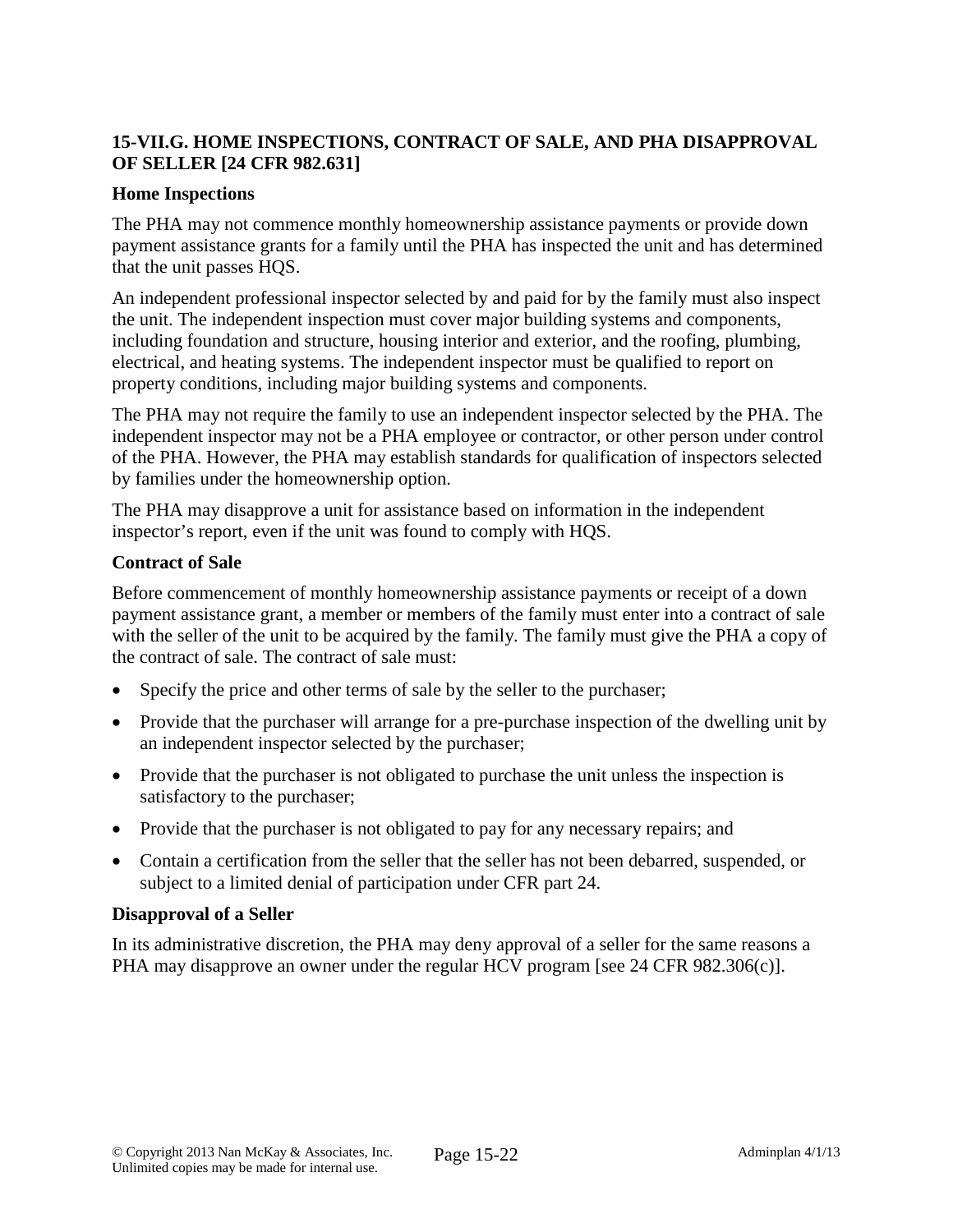# **15-VII.H. FINANCING [24 CFR 982.632]**

The PHA may establish requirements for financing purchase of a home under the homeownership option. This may include requirements concerning qualification of lenders, terms of financing, restrictions concerning debt secured by the home, lender qualifications, loan terms, and affordability of the debt. The PHA must establish policies describing these requirements in the administrative plan.

A PHA may not require that families acquire financing from one or more specified lenders, thereby restricting the family's ability to secure favorable financing terms.

### **15-VII.I. CONTINUED ASSISTANCE REQUIREMENTS; FAMILY OBLIGATIONS [24 CFR 982.633]**

Homeownership assistance may only be paid while the family is residing in the home. If the family moves out of the home, the PHA may not continue homeownership assistance after the month when the family moves out. The family or lender is not required to refund to the PHA the homeownership assistance for the month when the family moves out.

Before commencement of homeownership assistance, the family must execute a statement in which the family agrees to comply with all family obligations under the homeownership option.

The family must comply with the following obligations:

- The family must comply with the terms of the mortgage securing debt incurred to purchase the home, or any refinancing of such debt.
- The family may not convey or transfer ownership of the home, except for purposes of financing, refinancing, or pending settlement of the estate of a deceased family member. Use and occupancy of the home are subject to 24 CFR 982.551 (h) and (i).
- The family must supply information to the PHA or HUD as specified in 24 CFR 982.551(b). The family must further supply any information required by the PHA or HUD concerning mortgage financing or refinancing, sale or transfer of any interest in the home, or homeownership expenses.
- The family must notify the PHA before moving out of the home.
- The family must notify the PHA if the family defaults on the mortgage used to purchase the home.
- No family member may have any ownership interest in any other residential property.
- The family must comply with the obligations of a participant family described in 24 CFR 982.551, except for the following provisions which do not apply to assistance under the homeownership option:  $24$  CFR  $982.551(c)$ , (d), (e), (f), (g) and (j).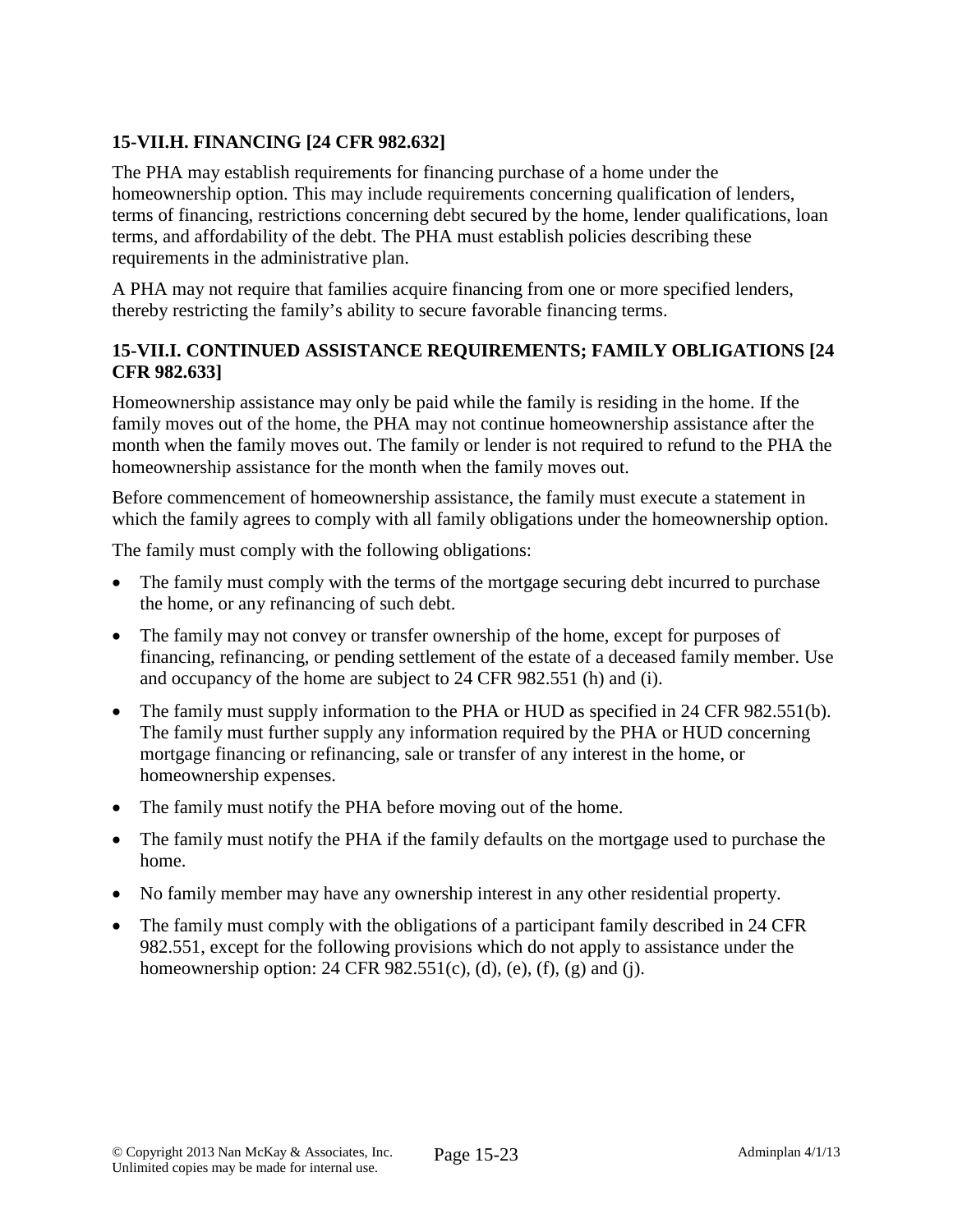# **15-VII.J. MAXIMUM TERM OF HOMEOWNER ASSISTANCE [24 CFR 982.634]**

Except in the case of a family that qualifies as an elderly or disabled family, other family members (described below) shall not receive homeownership assistance for more than:

- Fifteen years, if the initial mortgage incurred to finance purchase of the home has a term of 20 years or longer; or
- Ten years, in all other cases.

The maximum term described above applies to any member of the family who:

- Has an ownership interest in the unit during the time that homeownership payments are made; or
- Is the spouse of any member of the household who has an ownership interest in the unit during the time homeownership payments are made.

In the case of an elderly family, the exception only applies if the family qualifies as an elderly family at the start of homeownership assistance. In the case of a disabled family, the exception applies if at any time during receipt of homeownership assistance the family qualifies as a disabled family.

If, during the course of homeownership assistance, the family ceases to qualify as a disabled or elderly family, the maximum term becomes applicable from the date homeownership assistance commenced. However, such a family must be provided at least 6 months of homeownership assistance after the maximum term becomes applicable (provided the family is otherwise eligible to receive homeownership assistance).

If the family has received such assistance for different homes, or from different PHAs, the total of such assistance terms is subject to the maximum term described in this part.

## **15-VII.K. HOMEOWNERSHIP ASSISTANCE PAYMENTS AND HOMEOWNERSHIP EXPENSES [24 CFR 982.635]**

The monthly homeownership assistance payment is the lower of: the voucher payment standard minus the total tenant payment, or the monthly homeownership expenses minus the total tenant payment.

In determining the amount of the homeownership assistance payment, the PHA will use the same payment standard schedule, payment standard amounts, and subsidy standards as those described elsewhere in this plan for the Housing Choice Voucher program. The payment standard for a family is the greater of (i) The payment standard as determined at the commencement of homeownership assistance for occupancy of the home, or (ii) The payment standard at the most recent regular reexamination of family income and composition since the commencement of homeownership assistance for occupancy of the home.

The PHA may pay the homeownership assistance payments directly to the family, or at the PHA's discretion, to a lender on behalf of the family. If the assistance payment exceeds the amount due to the lender, the PHA must pay the excess directly to the family.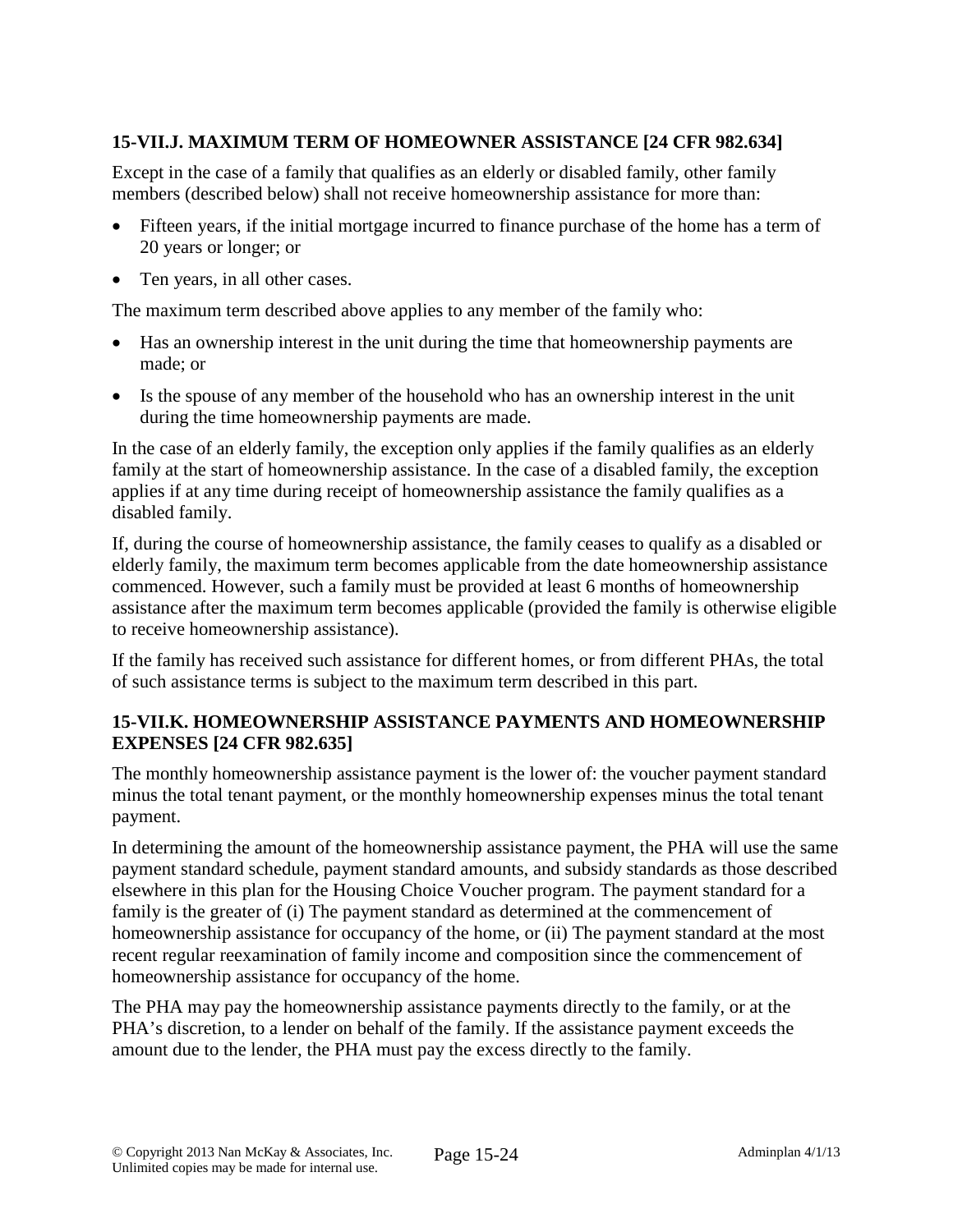Homeownership assistance for a family terminates automatically 180 calendar days after the last homeownership assistance payment on behalf of the family. However, a PHA may grant relief from this requirement in those cases where automatic termination would result in extreme hardship for the family.

The PHA must adopt policies for determining the amount of homeownership expenses to be allowed by the PHA in accordance with HUD requirements.

Homeownership expenses (not including cooperatives) only include amounts allowed by the PHA to cover:

- Principal and interest on initial mortgage debt, any refinancing of such debt, and any mortgage insurance premium incurred to finance purchase of the home;
- Real estate taxes and public assessments on the home;
- Home insurance;
- The PHA allowance for maintenance expenses;
- The PHA allowance for costs of major repairs and replacements;
- The PHA utility allowance for the home;
- Principal and interest on mortgage debt incurred to finance costs for major repairs, replacements or improvements for the home. If a member of the family is a person with disabilities, such debt may include debt incurred by the family to finance costs needed to make the home accessible for such person, if the PHA determines that allowance of such costs as homeownership expenses is needed as a reasonable accommodation so that the homeownership option is readily accessible to and usable by such person;
- Land lease payments where a family does not own fee title to the real property on which the home is located; [see 24 CFR 982.628(b)].
- For a condominium unit, condominium operating charges or maintenance fees assessed by the condominium homeowner association.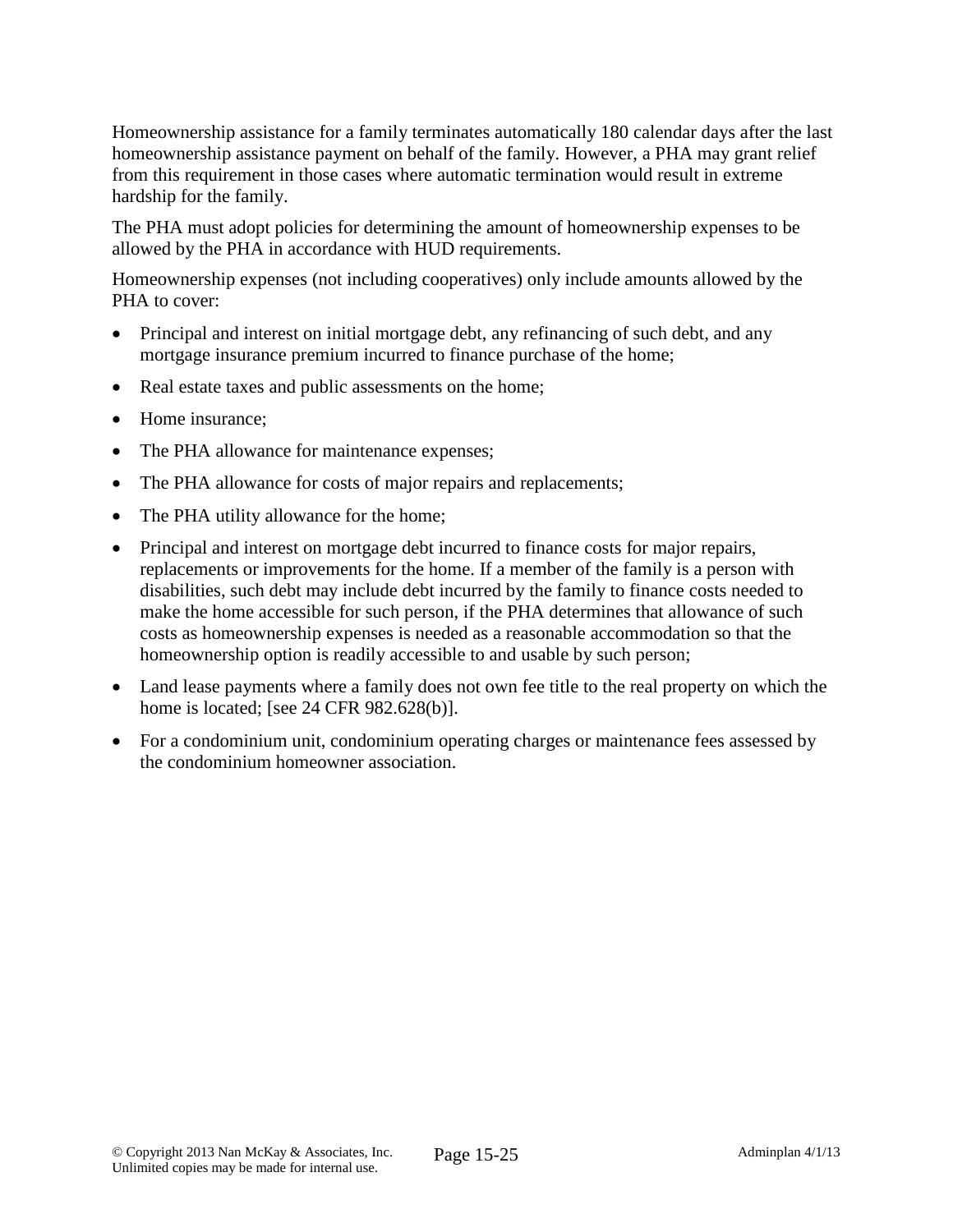Homeownership expenses for a cooperative member may only include amounts allowed by the PHA to cover:

- The cooperative charge under the cooperative occupancy agreement including payment for real estate taxes and public assessments on the home;
- Principal and interest on initial debt incurred to finance purchase of cooperative membership shares and any refinancing of such debt;
- Home insurance:
- The PHA allowance for maintenance expenses;
- The PHA allowance for costs of major repairs and replacements;
- The PHA utility allowance for the home; and
- Principal and interest on debt incurred to finance major repairs, replacements or improvements for the home. If a member of the family is a person with disabilities, such debt may include debt incurred by the family to finance costs needed to make the home accessible for such person, if the PHA determines that allowance of such costs as homeownership expenses is needed as a reasonable accommodation so that the homeownership option is readily accessible to and usable by such person.
- Cooperative operating charges or maintenance fees assessed by the cooperative homeowner association.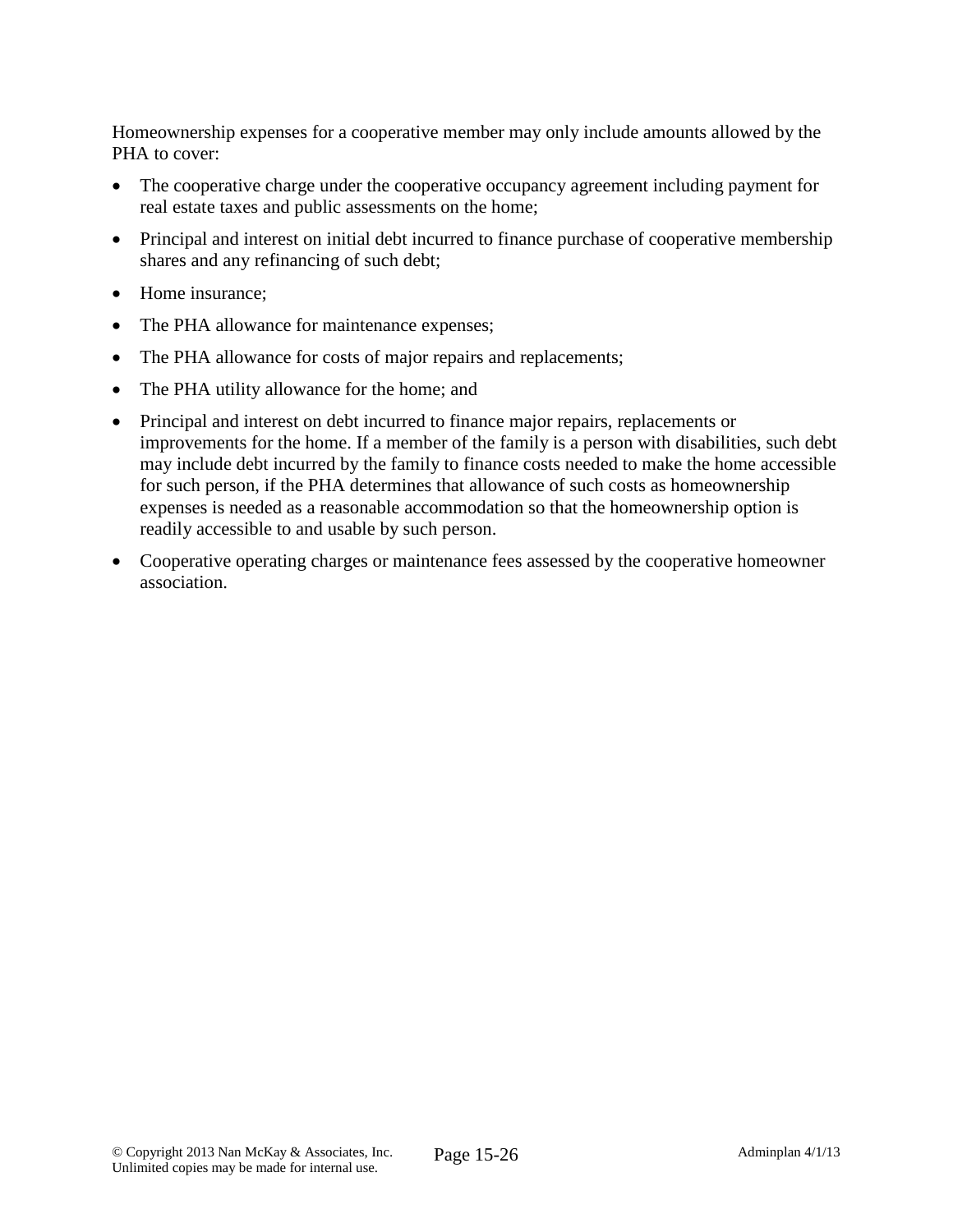# **15-VII.L. PORTABILITY [24 CFR 982.636, 982.637, 982.353(b) and (c), 982.552, 982.553]**

Subject to the restrictions on portability included in HUD regulations and PHA policies, a family may exercise portability if the receiving PHA is administering a voucher homeownership program and accepting new homeownership families. The receiving PHA may absorb the family into its voucher program, or bill the initial PHA.

The family must attend the briefing and counseling sessions required by the receiving PHA. The receiving PHA will determine whether the financing for, and the physical condition of the unit, are acceptable. The receiving PHA must promptly notify the initial PHA if the family has purchased an eligible unit under the program, or if the family is unable to purchase a home within the maximum time established by the PHA.

### **15-VII.M. MOVING WITH CONTINUED ASSISTANCE [24 CFR 982.637]**

A family receiving homeownership assistance may move with continued tenant-based assistance. The family may move with voucher rental assistance or with voucher homeownership assistance. Continued tenant-based assistance for a new unit cannot begin so long as any family member holds title to the prior home.

The PHA may deny permission to move to a new unit with continued voucher assistance:

- If the PHA has insufficient funding to provide continued assistance.
- In accordance with 24 CFR 982.638, regarding denial or termination of assistance.
- In accordance with the PHA's policy regarding number of moves within a 12-month period.

The PHA must deny the family permission to move to a new unit with continued voucher rental assistance if:

- The family defaulted on an FHA-insured mortgage; and
- The family fails to demonstrate that the family has conveyed, or will convey, title to the home, as required by HUD, to HUD or HUD's designee; and the family has moved, or will move, from the home within the period established or approved by HUD.